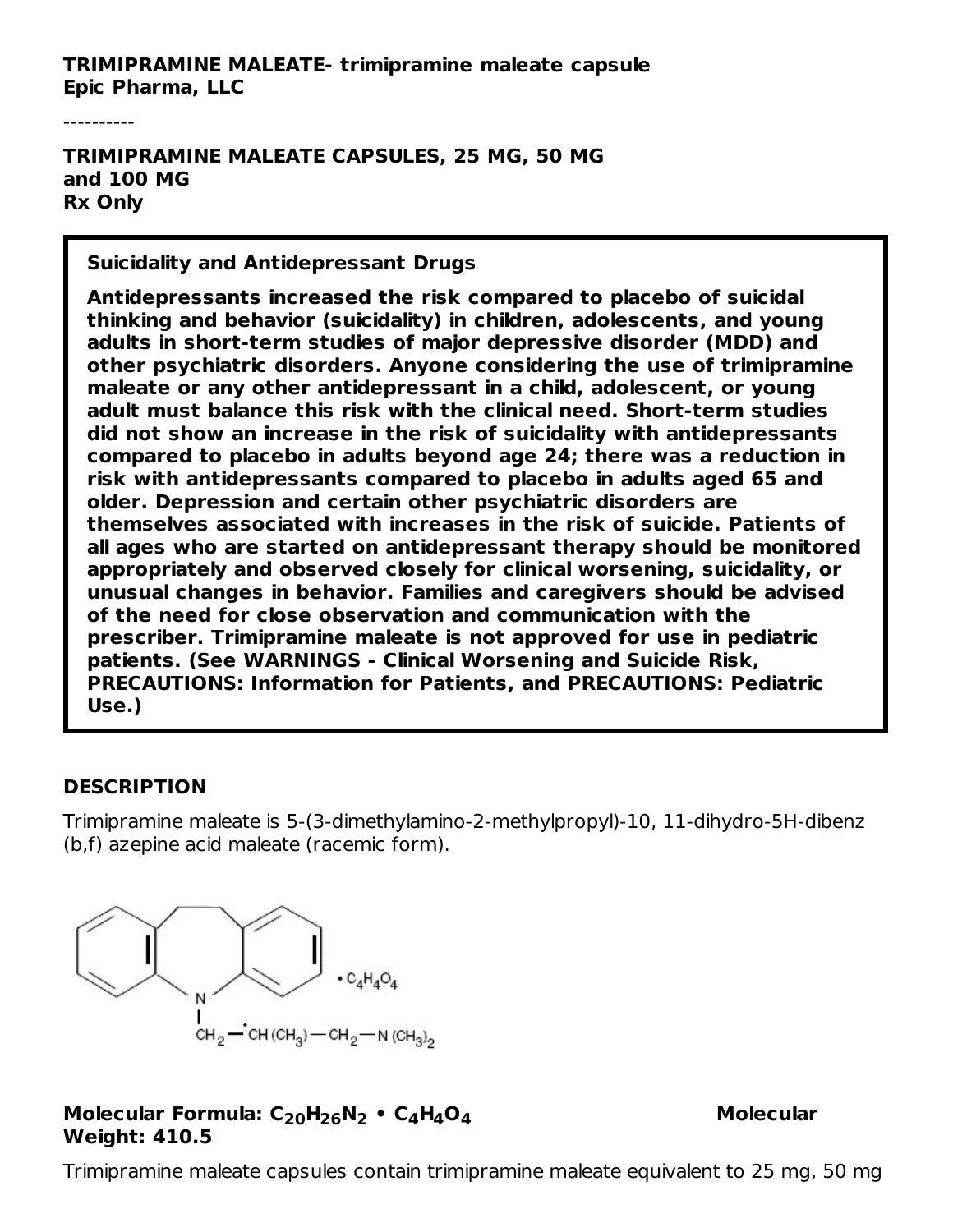or 100 mg of trimipramine as the base.

Inactive Ingredients: Each capsule contains lactose monohydrate and magnesium stearate. The capsule shell contains the following ingredients: D&C Yellow 10 (25 mg and 50 mg), FD&C Blue #1 (25 mg, 50 mg and 100 mg), FD&C Red #40 (50 mg), gelatin, and titanium dioxide.

The capsules are imprinted in black ink that contains: alcohol, D&C yellow No. 10 aluminum lake, FD&C blue No. 2/indigo carmine aluminum lake, FD&C blue No. 1/brilliant blue FCF aluminum lake, FD&C red No. 40/allura red AC aluminum lake, propylene glycol, iron oxide black and shellac glaze.

Trimipramine maleate is prepared as a racemic mixture which can be resolved into levorotatory and dextrorotatory isomers. The asymmetric center responsible for optical isomerism is marked in the formula by an asterisk. Trimipramine maleate is an almost odorless, white or slightly cream-colored, crystalline substance, melting at 140°-144°C. It is very slightly soluble in ether and water, is slightly soluble in ethyl alcohol and acetone, and freely soluble in chloroform and methanol at 20°C.

## **CLINICAL PHARMACOLOGY**

Trimipramine maleate is an antidepressant with an anxiety-reducing sedative component to its action. The mode of action of trimipramine maleate on the central nervous system is not known. However, unlike amphetamine-type compounds it does not act primarily by stimulation of the central nervous system. It does not act by inhibition of the monoamine oxidase system.

The single-dose pharmacokinetics of trimipramine were evaluated in a comparative study of 24 elderly subjects and 24 younger subjects; no clinically relevant differences were demonstrated based on age or gender.

## **INDICATIONS AND USAGE**

Trimipramine Maleate Capsules are indicated for the relief of symptoms of depression. Endogenous depression is more likely to be alleviated than other depressive states. In studies with neurotic outpatients, the drug appeared to be equivalent to amitriptyline in the less-depressed patients but somewhat less effective than amitriptyline in the more severely depressed patients. In hospitalized depressed patients, trimipramine and imipramine were equally effective in relieving depression.

# **CONTRAINDICATIONS**

## **Monoamine Oxidase Inhibitors (MAOIs)**

The use of MAOIs intended to treat psychiatric disorders with trimipramine maleate or within 14 days of stopping treatment with trimipramine maleate is contraindicated because of an increased risk of serotonin syndrome. The use of trimipramine maleate within 14 days of stopping an MAOI intended to treat psychiatric disorders is also contraindicated (see **WARNINGS** and **DOSAGE AND ADMINISTRATION**).

Starting trimipramine maleate in a patient who is being treated with MAOIs such as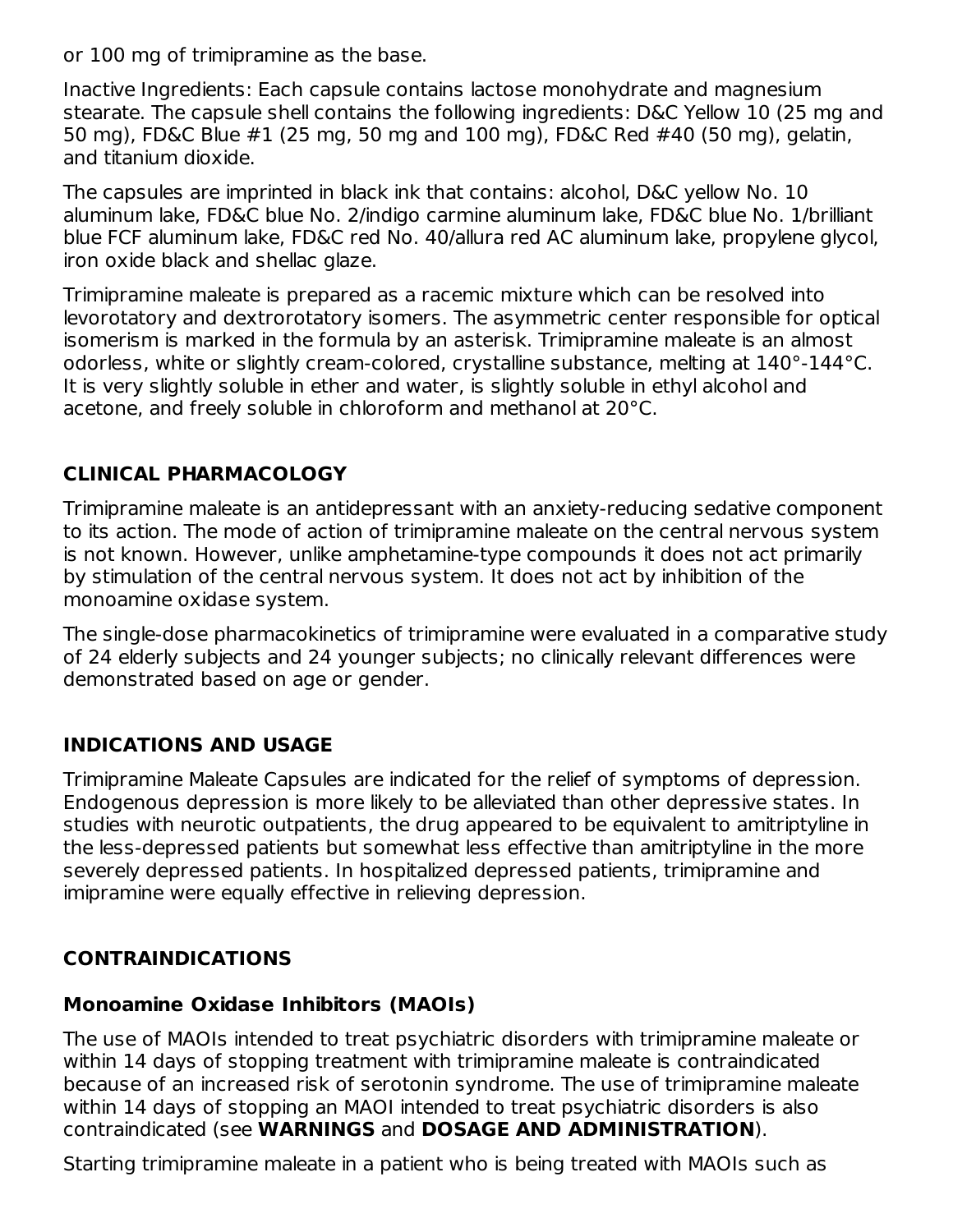linezolid or intravenous methylene blue is also contraindicated because of an increased risk of serotonin syndrome (see **WARNINGS** and **DOSAGE AND ADMINISTRTION**).

## **Hypersensitivity to Tricyclic Antidepressants**

Cross-sensitivity between trimipramine maleate and other dibenzazepines is a possibility.

## **Myocardial Infarction**

The drug is contraindicated during the acute recovery period after a myocardial infarction.

## **WARNINGS**

## **Clinical Worsening and Suicide Risk**

Patients with major depressive disorder (MDD), both adult and pediatric, may experience worsening of their depression and/or the emergence of suicidal ideation and behavior (suicidality) or unusual changes in behavior, whether or not they are taking antidepressant medications, and this risk may persist until significant remission occurs. Suicide is a known risk of depression and certain other psychiatric disorders, and these disorders themselves are the strongest predictors of suicide. There has been a longstanding concern, however, that antidepressants may have a role in inducing worsening of depression and the emergence of suicidality in certain patients during the early phases of treatment. Pooled analyses of short-term placebo-controlled trials of antidepressant drugs (SSRIs and others) showed that these drugs increase the risk of suicidal thinking and behavior (suicidality) in children, adolescents, and young adults (aged 18 to 24) with major depressive disorder (MDD) and other psychiatric disorders. Short-term studies did not show an increase in the risk of suicidality with antidepressants compared to placebo in adults beyond age 24; there was a reduction with antidepressants compared to placebo in adults aged 65 and older.

The pooled analysis of placebo-controlled trials in children and adolescents with MDD, obsessive compulsive disorder (OCD) or other psychiatric disorders including a total of 24 short-term trials of 9 antidepressant drugs in over 4400 patients. The pooled analyses of placebo-controlled trials in adults with MDD or other psychiatric disorders included a total of 295 short-term trials (median duration of 2 months) of 11 antidepressant drugs in over 77,000 patients. There was considerable variation in risk of suicidality among drugs, but a tendency toward an increase in the younger patients for almost all drugs studied. There were differences in absolute risk of suicidality across the different indications, with the highest incidence in MDD. The risk differences (drug vs placebo), however, were relatively stable with age strada and across indications. These risk differences (drug-placebo difference in the number of cases of suicidality per 1000 patients treated) are provided in Table 1.

| Age Range | Drug-Placebo Difference in Number of<br>Cases of Suicidality per 1000 Patients Treated |
|-----------|----------------------------------------------------------------------------------------|
|           | Increases Compared to Placebo                                                          |
| <18       | 14 additional cases                                                                    |

**Table 1**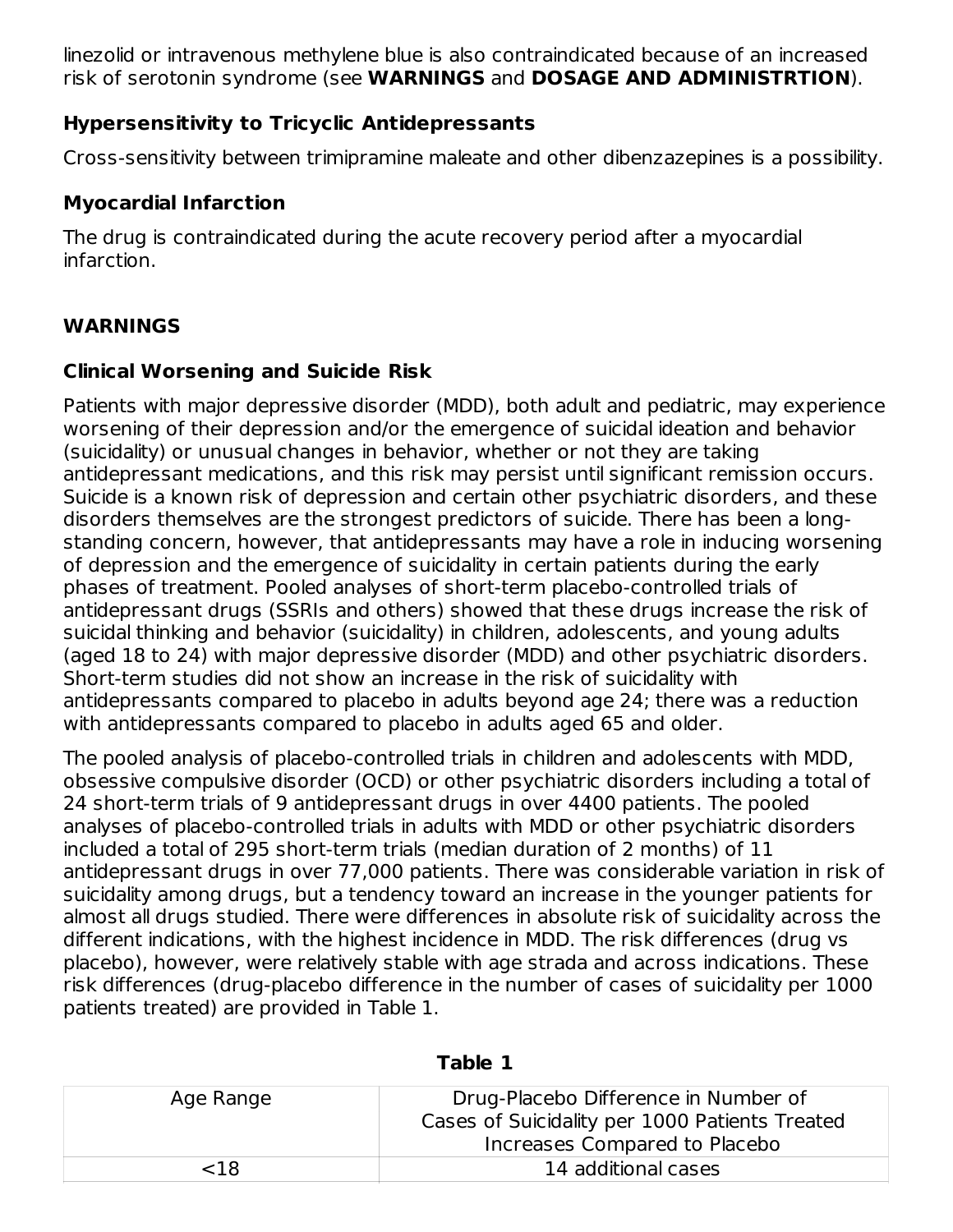| 18 to 24  | 5 additional cases            |
|-----------|-------------------------------|
|           | Decreases Compared to Placebo |
| 25 to 64  | 1 fewer case                  |
| $\geq 65$ | 6 fewer cases                 |

No suicides occurred in any of the pediatric trials. There were suicides in the adult trials, but the number was not sufficient to reach any conclusion about drug effect on suicide.

It is unknown whether the suicidality risk extends to longer-term use, i.e., beyond several months. However, there is substantial evidence from placebo-controlled maintenance trials in adults with depression that the use of antidepressants can delay the recurrence of depression.

All patients being treated with antidepressants for any indication should be monitored appropriately and observed closely for clinical worsening, suicidality, and unusual changes in behavior, especially during the initial few months of a course of drug therapy, or at times of dose changes, either increases or decreases.

The following symptoms, anxiety, agitation, panic attacks, insomnia, irritability, hostility, aggressiveness, impulsivity, akathisia (psychomotor restlessness), hypomania, and mania, have been reported in adult and pediatric patients being treated with antidepressants for major depressive disorder as well as for other indications, both psychiatric and nonpsychiatric. Although a causal link between the emergence of such symptoms and either the worsening of depression and/or the emergence of suicidal impulses has not been established, there is concern that such symptoms may represent precursors to emerging suicidality.

Consideration should be given to changing the therapeutic regimen, including possibly discontinuing the medication, in patients whose depression is persistently worse, or who are experiencing emergent suicidality or symptoms that might be precursors to worsening depression or suicidality, especially if these symptoms are severe, abrupt in onset, or were not part of the patient's presenting symptoms.

Families and caregivers of patients being treated with antidepressants for major depressive disorder or other indications, both psychiatric and non-psychiatric, should be alerted about the need to monitor patients for the emergence of agitation, irritability, unusual changes in behavior, and the other symptoms described above, as well as the emergence of suicidality, and to report such symptoms immediately to health care providers. Such monitoring should include daily observation by families and caregivers.Prescriptions for trimipramine maleate should be written for the smallest quantity of capsules consistent with good patient management, in order to reduce the risk of overdose.

Screening Patients for Bipolar Disorder: A major depressive episode may be the initial presentation of bipolar disorder. It is generally believed (though not established in controlled trials) that treating such an episode with an antidepressant alone may increase the likelihood of precipitation of a mixed/manic episode in patients at risk for bipolar disorder. Whether any of the symptoms described above represent such a conversion is unknown. However, prior to initiating treatment with an antidepressant, patients with depression symptoms should be adequately screened to determine if they are at risk for bipolar disorder; such screening should include a detailed psychiatric history, including a family history of suicide, bipolar disorder, and depression. It should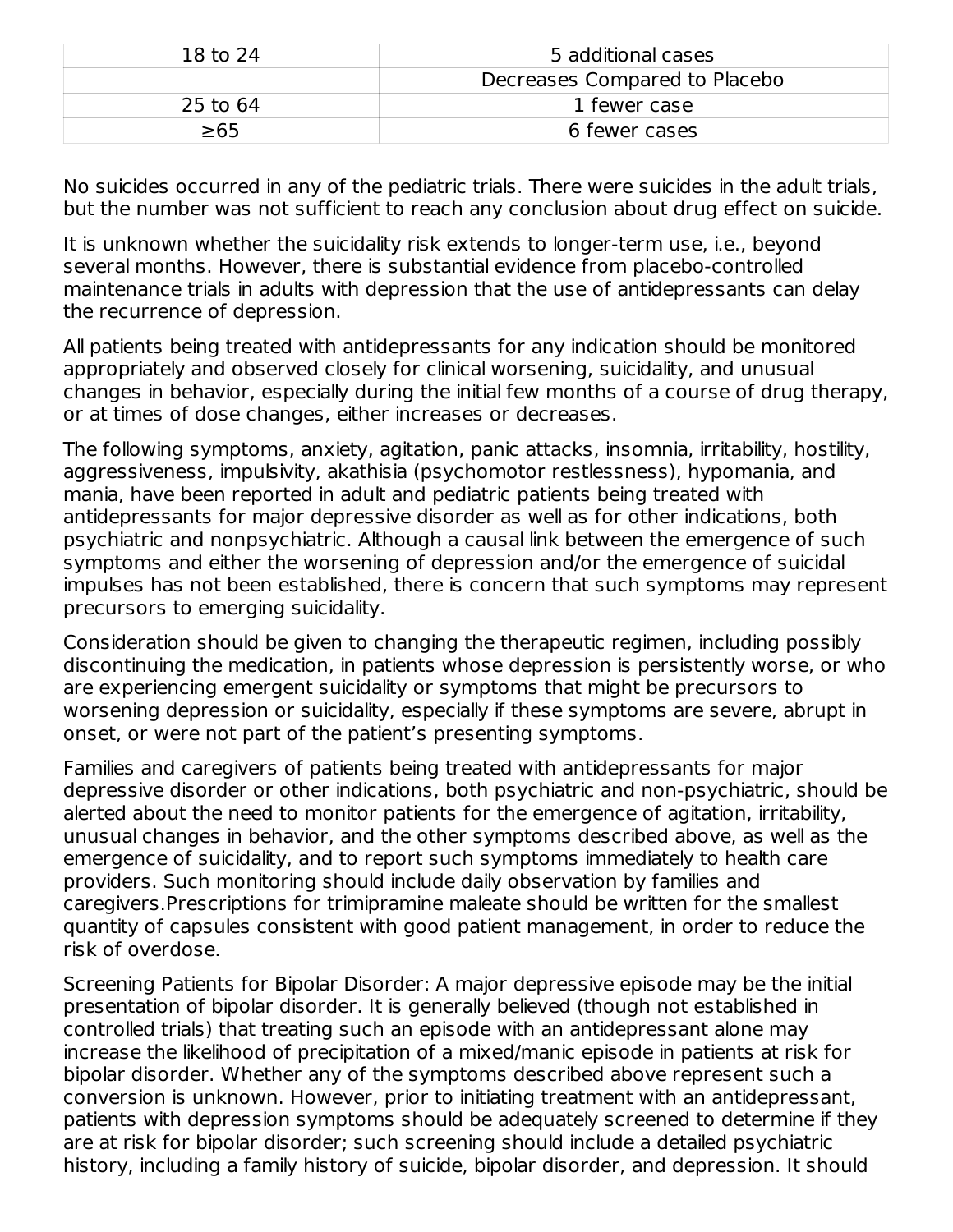be noted that trimipramine maleate is not approved for use in treating bipolar depression.

### **Serotonin Syndrome**

The development of a potentially life-threatening serotonin syndrome has been reported with SNRIs and SSRIs, including trimipramine maleate, alone, but particularly with concomitant use of other serotonergic drugs (including triptans, tricyclic antidepressants, fentanyl, lithium, tramadol, tryptophan, buspirone, and St. John's Wort) and with drugs that impair metabolism of serotonin (in particular, MAOIs, both those intended to treat psychiatric disorders and also others, such as linezolid and intravenous methylene blue).

Serotonin syndrome symptoms may include mental status changes (e.g., agitation, hallucinations, delirium, and coma), autonomic instability (e.g., tachycardia, labile blood pressure, dizziness, diaphoresis, flushing, hyperthermia), neuromuscular symptoms (e.g., tremor, rigidity, myoclonus hyperreflexia, incoordination), seizures, and/or gastrointestinal symptoms (e.g, nausea, vomiting, diarrhea). Patients should be monitored for the emergence of serotonin syndrome.

The concomitant use of trimipramine maleate with MAOIs intended to treat psychiatric disorders is contraindicated. Trimipramine maleate should also not be started in a patient who is being treated with MAOIs such as linezolid or intravenous methylene blue. All reports with methylene blue that provided information on the route of administration involved intravenous administration in the dose range of 1 mg/kg to 8 mg/kg. No reports involved the administration of methylene blue by other routes (such as oral tablets or local tissue injection) or at lower doses. There may be circumstances when it is necessary to initiate treatment with an MAOI such as linezolid or intravenous methylene blue in a patient taking trimipramine maleate. Trimipramine maleate should be discontinued before initiating treatment with the MAOI (see **CONTRAINDICATIONS** and **DOSAGE AND ADMINISTRATION**).

If concomitant use of trimipramine maleate with other serotonergic drugs, including triptans, tricyclic antidepressants, fentanyl, lithium, tramadol, buspirone, tryptophan, and St. John's Wort is clinically warranted, patients should be made aware of a potential increased risk for serotonin syndrome, particularly during treatment initiation and dose increases.

Treatment with trimipramine maleate and any concomitant serotonergic agents should be discontinued immediately if the above events occur and supportive symptomatic treatment should be initiated.

# Angle-Closure Glaucoma

The pupillary dilation that occurs following use of many antidepressant drugs including trimipramine maleate may trigger an angle closure attack in a patient with anatomically narrow angles who does not have a patent iridectomy.

# **General Consideration for Use**

Extreme caution should be used when this drug is given to patients with any evidence of cardiovascular disease because of the possibility of conduction defects, arrhythmias, myocardial infarction, strokes, and tachycardia.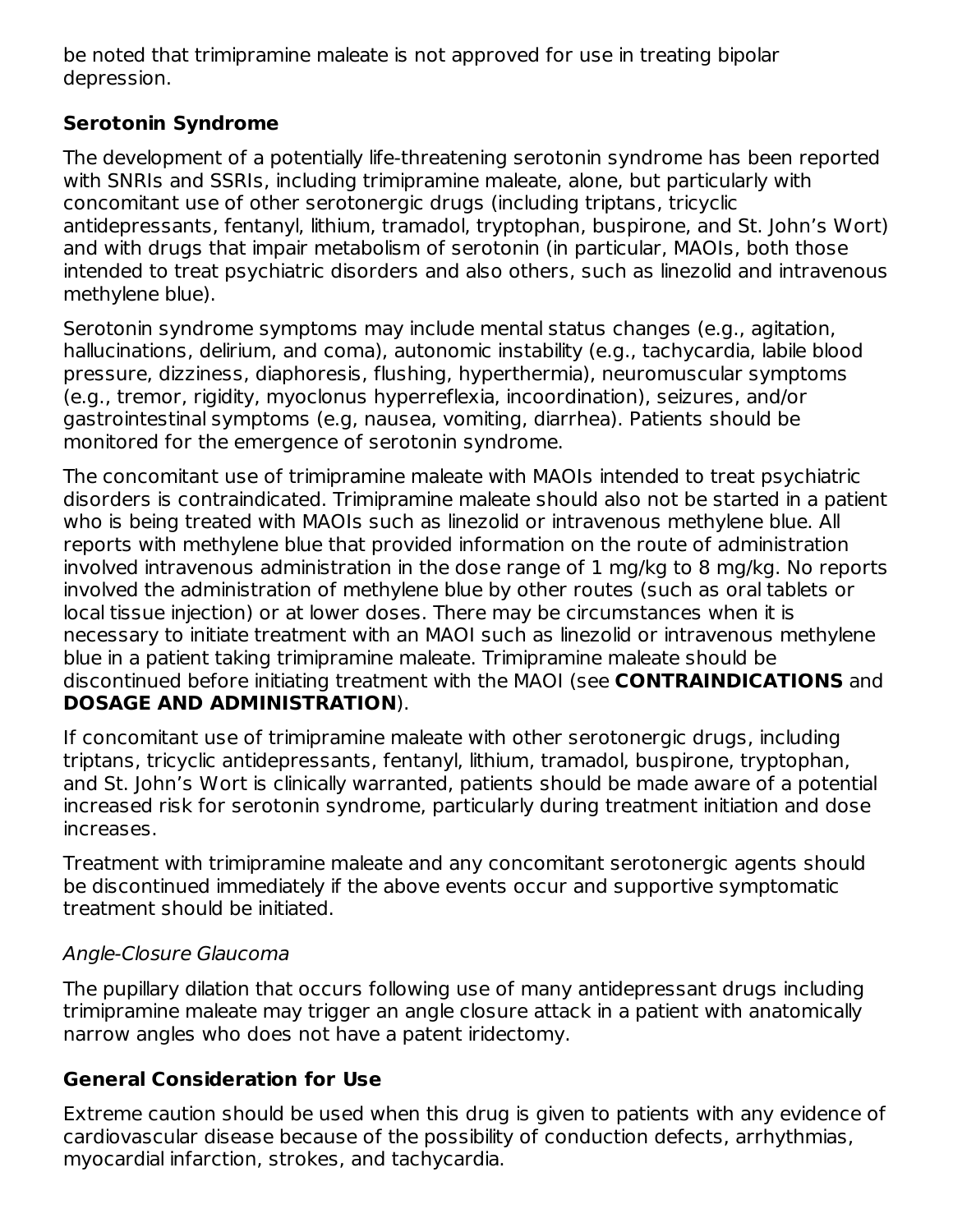Caution is advised in patients with history of urinary retention because of the drug's anticholinergic properties; hyperthyroid patients or those on thyroid medication because of the possibility of cardiovascular toxicity; patients with a history of seizure disorder, because this drug has been shown to lower the seizure threshold; patients receiving guanethidine or similar agents, since trimipramine maleate may block the pharmacologic effects of these drugs.

Since the drug may impair the mental and/or physical abilities required for the performance of potentially hazardous tasks, such as operating an automobile or machinery, the patient should be cautioned accordingly.

# **PRECAUTIONS**

# **General**

The possibility of suicide is inherent in any severely depressed patient and persists until a significant remission occurs. When a patient with a serious suicidal potential is not hospitalized, the prescription should be for the smallest amount feasible.

In schizophrenic patients activation of the psychosis may occur and require reduction of dosage or the addition of a major tranquilizer to the therapeutic regimen.

Manic or hypomanic episodes may occur in some patients, in particular those with cyclictype disorders. In some cases therapy with trimipramine maleate must be discontinued until the episode is relieved, after which therapy may be reinstituted at lower dosages if still required.

Concurrent administration of trimipramine maleate and electroshock therapy may increase the hazards of therapy. Such treatment should be limited to those patients for whom it is essential. When possible, discontinue the drug for several days prior to elective surgery.

Trimipramine maleate should be used with caution in patients with impaired liver function.

Chronic animal studies showed occasional occurrence of hepatic congestion, fatty infiltration, or increased serum liver enzymes at the highest dose of 60 mg/kg/day.

Both elevation and lowering of blood sugar have been reported with tricyclic antidepressants.

# **Information for Patients**

Prescribers or other health professionals should inform patients, their families, and their caregivers about the benefits and risks associated with treatment with trimipramine maleate and should counsel them in its appropriate use. A patient Medication Guide about "Antidepressant Medicines, Depression and other Serious Mental Illness, and Suicidal Thoughts or Actions" is available for trimipramine maleate. The prescriber or health professional should instruct patients, their families, and their caregivers to read the Medication Guide and should assist them in understanding its contents. Patients should be given the opportunity to discuss the contents of the Medication Guide and to obtain answers to any questions they may have. The complete text of the Medication Guide is reprinted at the end of this document.

Patients should be advised of the following issues and asked to alert their prescriber if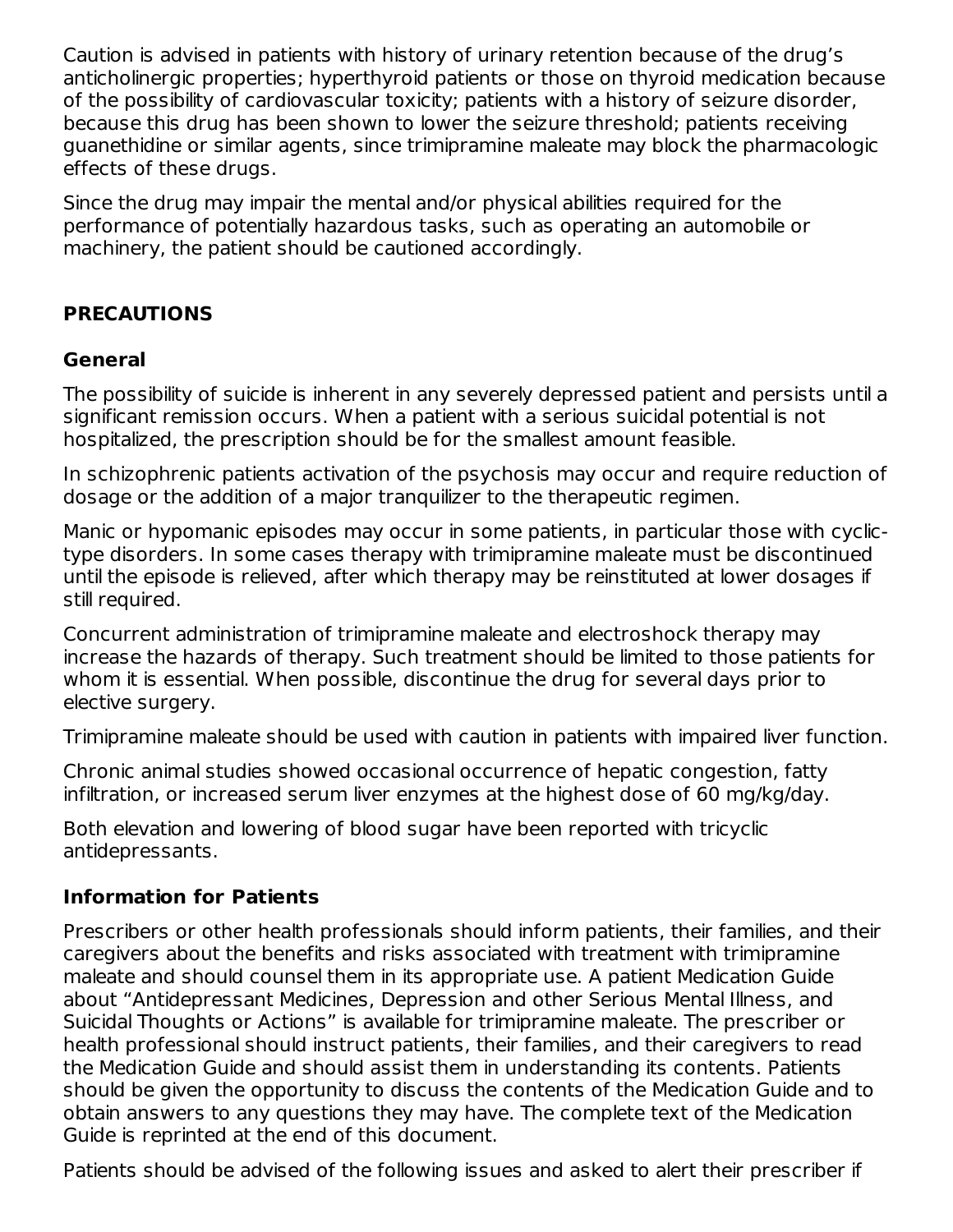these occur while taking trimipramine maleate.

Clinical Worsening and Suicide Risk: Patients, their families, and their caregivers should be encouraged to be alert to the emergence of anxiety, agitation, panic attacks, insomnia, irritability, hostility, aggressiveness, impulsivity, akathisia, (psychomotor restlessness), hypomania, mania, other unusual changes in behavior, worsening of depression, and suicidal ideation, especially early during antidepressant treatment and when the dose is adjusted up or down. Families and caregivers of patients should be advised to look for the emergence of such symptoms on a day-to-day basis, since changes may be abrupt. Such symptoms should be reported to the patient's prescriber or health professional, especially if they are severe, abrupt in onset, or were not part of the patient's presenting symptoms. Symptoms such as these may be associated with an increased risk for suicidal thinking and behavior and indicate a need for very close monitoring and possibly changes in the medication.

Patients should be advised that taking trimipramine maleate can cause mild pupillary dilation, which in susceptible individuals, can lead to an episode of angle closure glaucoma. Pre-existing glaucoma is almost always open-angle glaucoma because angle closure glaucoma, when diagnosed, can be treated definitively with iridectomy. Openangle glaucoma is not a risk factor for angle closure glaucoma. Patients may wish to be examined to determine whether they are susceptible to angle closure, and have a prophylactic procedure (e.g., iridectomy), if they are susceptible.

# **Drug Interactions**

### Cimetidine

There is evidence that cimetidine inhibits the elimination of tricyclic antidepressants. Downward adjustment of trimipramine maleate dosage may be required if cimetidine therapy is initiated; upward adjustment if cimetidine therapy is discontinued.

## Alcohol

Patients should be warned that the concomitant use of alcoholic beverages may be associated with exaggerated effects.

### Catecholamines/Anticholinergics

It has been reported that tricyclic antidepressants can potentiate the effects of catecholamines. Similarly, atropine-like effects may be more pronounced in patients receiving anticholinergic therapy. Therefore, particular care should be exercised when it is necessary to administer tricyclic antidepressants with sympathomimetic amines, local decongestants, local anesthetics containing epinephrine, atropine or drugs with an anticholinergic effect. In resistant cases of depression in adults, a dose of 2.5 mg/kg/day may have to be exceeded. If a higher dose is needed, ECG monitoring should be maintained during the initiation of therapy and at appropriate intervals during stabilization of dose

## Drugs Metabolized by P450 2D6

The biochemical activity of the drug metabolizing isozyme cytochrome P450 2D6 (debrisoquin hydroxylase) is reduced in a subset of the caucasian population (about 7 to 10% of caucasians are so called "poor metabolizers"); reliable estimates of the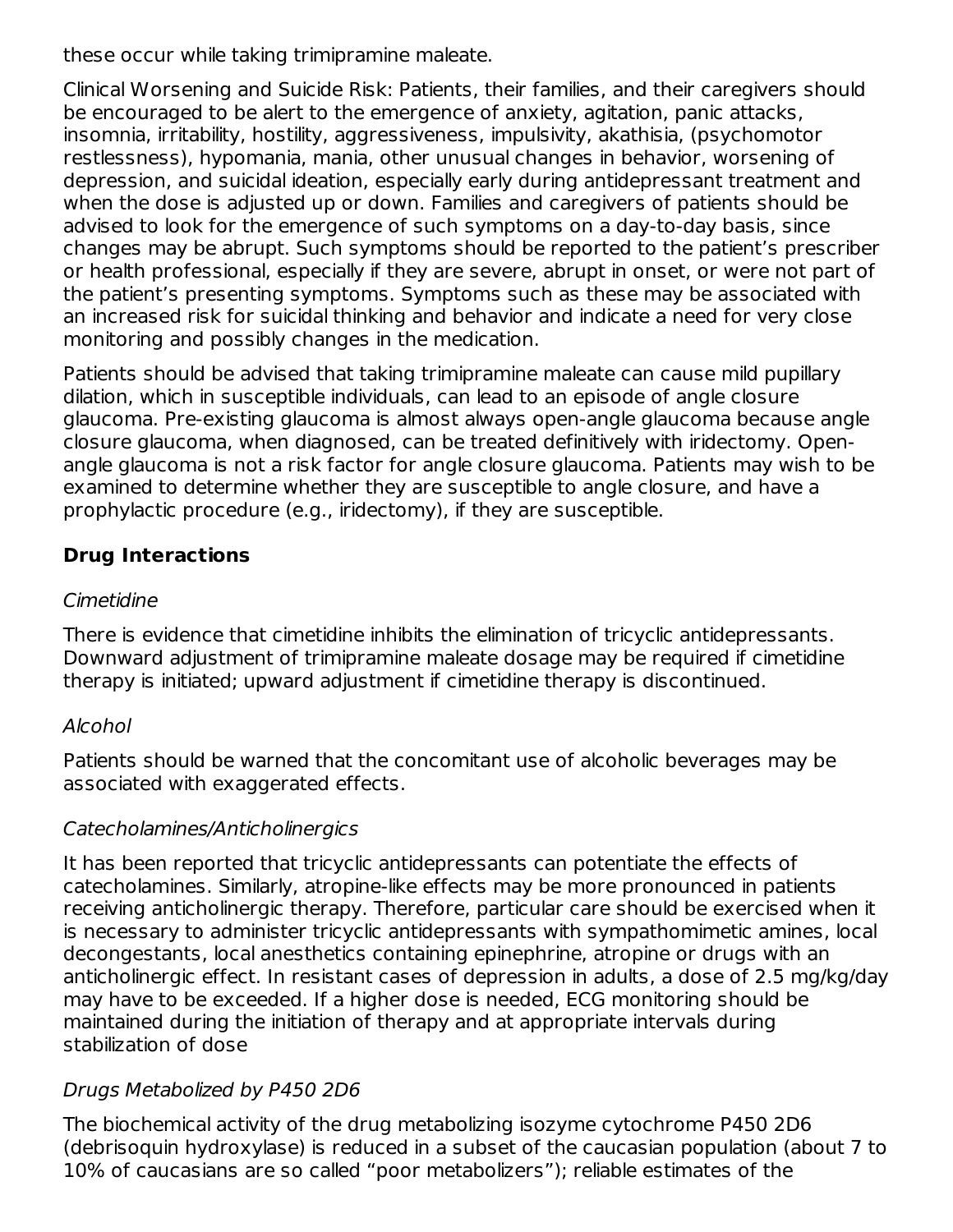prevalence of reduced P450 2D6 isozyme activity among Asian, African, and other populations are not yet available. Poor metabolizers have higher than expected plasma concentrations of tricyclic antidepressants (TCAs) when given usual doses. Depending on the fraction of drug metabolized by P450 2D6, the increase in plasma concentration may be small, or quite large (8 fold increase in plasma AUC of the TCA).

In addition, certain drugs inhibit the activity of the isozyme and make normal metabolizers resemble poor metabolizers. An individual who is stable on a given dose of TCA may become abruptly toxic when given one of these inhibiting drugs as concomitant therapy. The drugs that inhibit cytochrome P450 2D6 include some that are not metabolized by the enzyme (quinidine; cimetidine) and many that are substrates for P450 2D6 (many other antidepressants, phenothiazines, and the Type 1C antiarrhythmics propafenone and flecainide). While all the selective serotonin reuptake inhibitors (SSRIs), e.g., fluoxetine, sertraline, and paroxetine, inhibit P450 2D6, they may vary in the extent of inhibition. The extent to which SSRI TCA interactions may pose clinical problems will depend on the degree of inhibition and the pharmacokinetics of the SSRI involved. Nevertheless, caution is indicated in the co-administration of TCAs with any of the SSRIs and also in switching from one class to the other. Of particular importance, sufficient time must elapse before initiating TCA treatment in a patient being withdrawn from fluoxetine, given the long half-life of the parent and active metabolite (at least 5 weeks may be necessary).

Concomitant use of tricyclic antidepressants with drugs that can inhibit cytochrome P450 2D6 may require lower doses than usually prescribed for either the tricyclic antidepressant or the other drug. Furthermore, whenever one of these other drugs is withdrawn from co-therapy, an increased dose of tricyclic antidepressant may be required. It is desirable to monitor TCA plasma levels whenever a TCA is going to be coadministered with another drug known to be an inhibitor of P450 2D6.

Monoamine Oxidase Inhibitors (MAOIs)

## (See **CONTRAINDICATIONS, WARNINGS,** and **DOSAGE AND ADMINISTRATION**.)

### Serotonergic Drugs

### (See **CONTRAINDICATIONS, WARNINGS**, and **DOSAGE AND ADMINISTRATION**.)

### **Carcinogenesis, Mutagenesis, Impairment of Fertility**

Semen studies in man (four schizophrenics and nine normal volunteers) revealed no significant changes in sperm morphology. It is recognized that drugs having a parasympathetic effect, including tricyclic antidepressants, may alter the ejaculatory response.

Chronic animal studies showed occasional evidence of degeneration of seminiferous tubules at the highest dose of 60 mg/kg/day.

### **Pregnancy**

### Teratogenic Effects

Trimipramine maleate has shown evidence of embryotoxicity and/or increase incidence of major anomalies in rats or rabbits at doses 20 times the human dose. There are no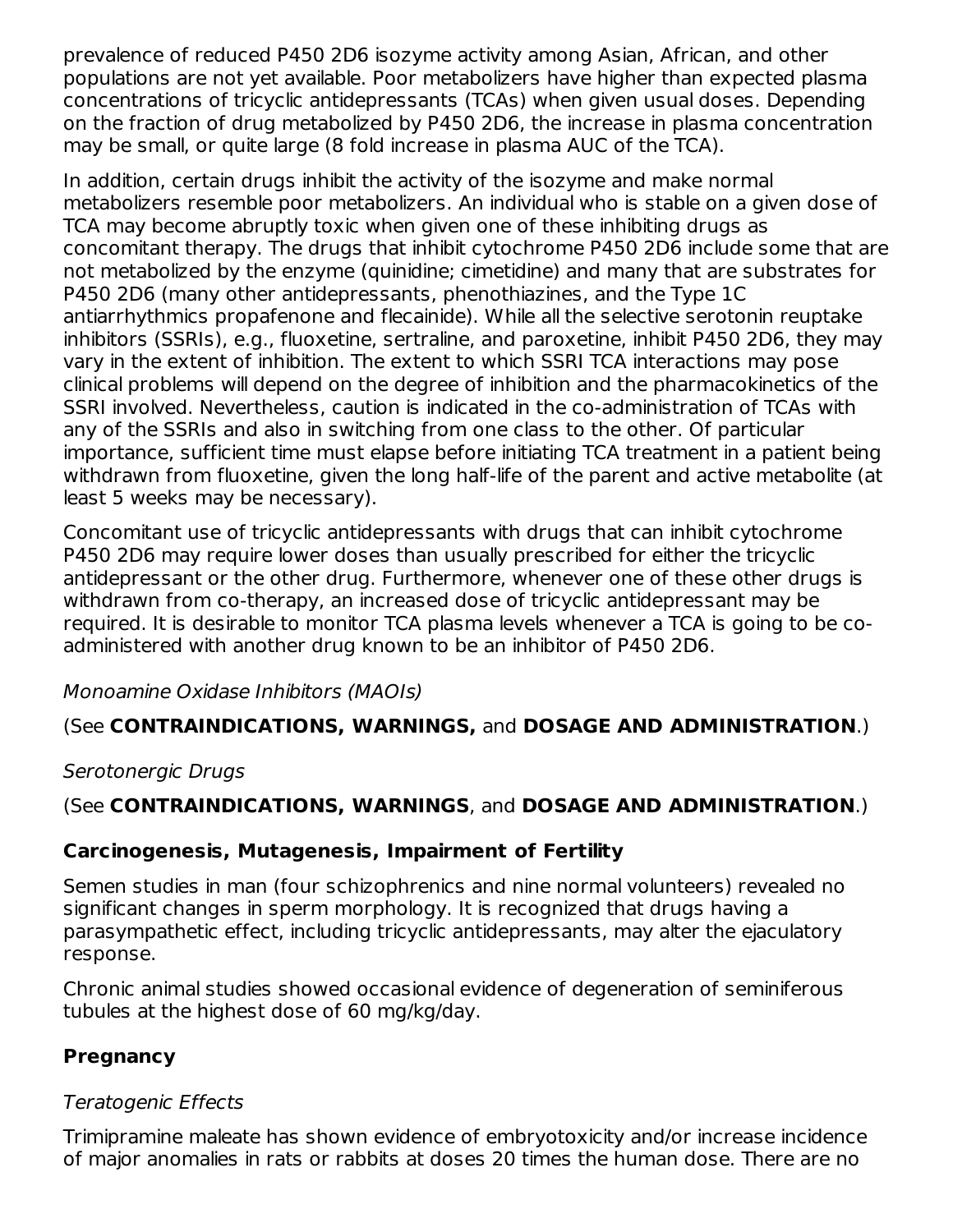adequate and well-controlled studies in pregnant women. Trimipramine maleate should be used during pregnancy only if the potential benefit justifies the potential risk to the fetus.

## **Pediatric Use**

Safety and effectiveness in the pediatric population have not been established (see **BOXED WARNING** and **WARNINGS – Clinical Worsening and Suicide Risk**). Anyone considering the use of trimipramine maleate in a child or adolescent must balance the potential risks with the clinical need.

## **Geriatric Use**

Clinical studies of trimipramine maleate were not adequate to determine whether subjects aged 65 and over respond differently from younger subjects.

The pharmacokinetics of trimipramine were not substantially altered in the elderly (see **CLINICAL PHARMACOLOGY**).

Trimipramine maleate is known to be substantially excreted by the kidney. Clinical circumstances, some of which may be more common in the elderly, such as hepatic or renal impairment, should be considered (see **PRECAUTIONS – General**).

Greater sensitivity (e.g., confusional states, sedation) of some older individuals cannot be ruled out (see **ADVERSE REACTIONS**). In general, dose selection for an elderly patient should be cautious, usually starting at a lower dose (see **DOSAGE AND ADMINISTRATION**).

# **ADVERSE REACTIONS**

Note: The pharmacological similarities among the tricyclic antidepressants require that each of the reactions be considered when trimipramine maleate is administered. Some of the adverse reactions included in this listing have not in fact been reported with trimipramine maleate.

## **Cardiovascular**

Hypotension, hypertension, tachycardia, palpitation, myocardial infarction, arrhythmias, heart block, stroke.

## **Psychiatric**

Confusional states (especially the elderly) with hallucinations, disorientation, delusions; anxiety, restlessness, agitation; insomnia and nightmares; hypomania; exacerbation of psychosis.

## **Neurological**

Numbness, tingling, paresthesias of extremities; incoordination, ataxia, tremors; peripheral neuropathy; extrapyramidal symptoms; seizures, alterations in EEG patterns; tinnitus; syndrome of inappropriate ADH (antidiuretic hormone) secretion.

# **Anticholinergic**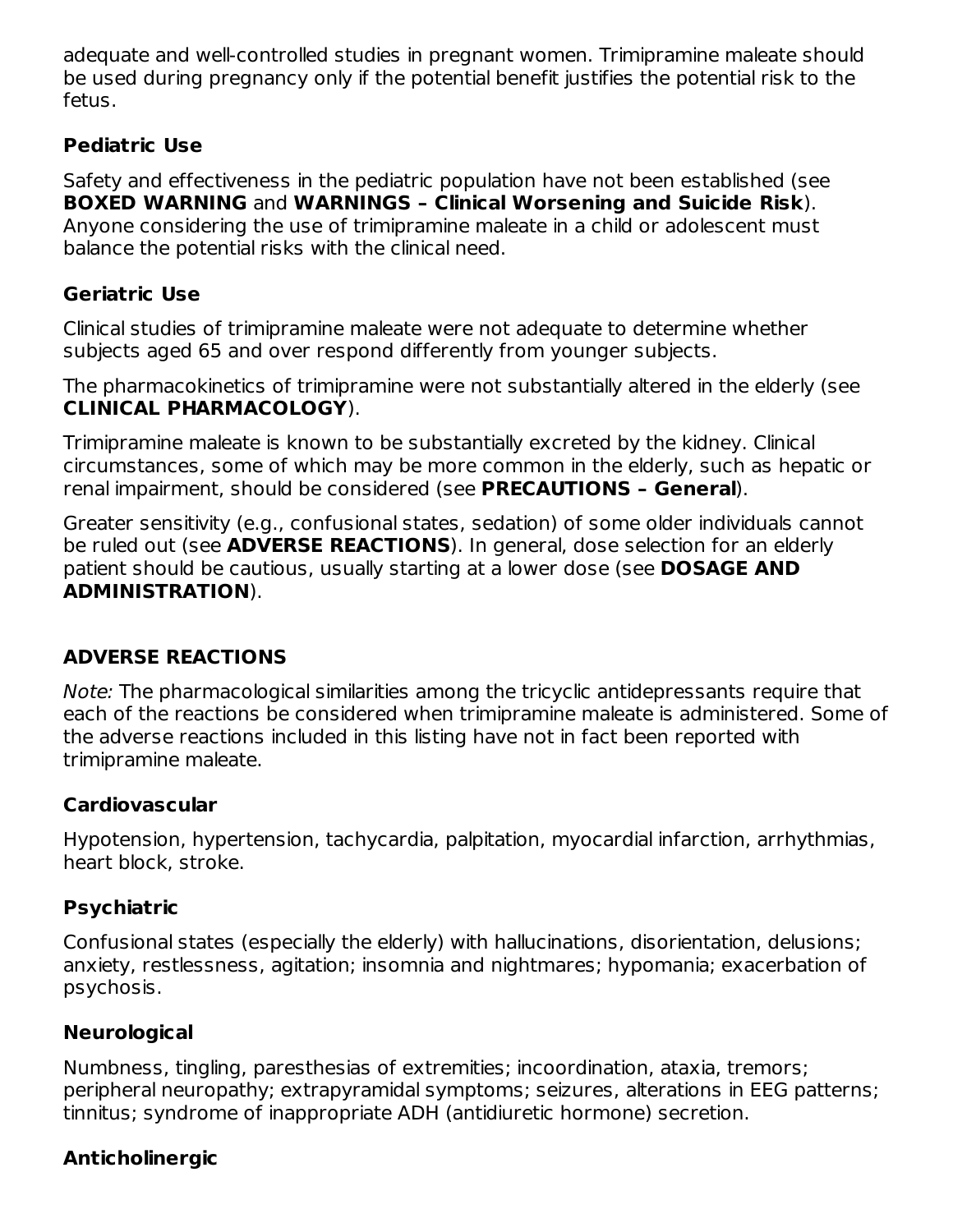Dry mouth and rarely, associated sublingual adenitis; blurred vision, disturbances of accommodation, mydriasis, constipation, paralytic ileus; urinary retention, delayed micturition, dilation of the urinary tract.

## **Allergic**

Skin rash, petechiae, urticaria, itching, photosensitization, edema of face and tongue.

# **Hematologic**

Bone-marrow depression including agranulocytosis, eosinophilia; purpura; thrombocytopenia. Leukocyte and differential counts should be performed in any patient who develops fever and sore throat during therapy; the drug should be discontinued if there is evidence of pathological neutrophil depression.

# **Gastrointestinal**

Nausea and vomiting, anorexia, epigastric distress, diarrhea, peculiar taste, stomatitis, abdominal cramps, black tongue.

# **Endocrine**

Gynecomastia in the male; breast enlargement and galactorrhea in the female; increased or decreased libido, impotence; testicular swelling; elevation or depression of bloodsugar levels.

# **Other**

Jaundice (simulating obstructive); altered liver function; weight gain or loss; perspiration; flushing; urinary frequency; drowsiness, dizziness, weakness, and fatigue; headache; parotid swelling; alopecia.

# **Withdrawal Symptoms**

Though not indicative of addiction, abrupt cessation of treatment after prolonged therapy may produce nausea, headache, and malaise.

# **DOSAGE AND ADMINISTRATION**

Dosage should be initiated at a low level and increased gradually, noting carefully the clinical response and any evidence of intolerance.

Lower dosages are recommended for elderly patients and adolescents. Lower dosages are also recommended for outpatients as compared to hospitalized patients who will be under close supervision. It is not possible to prescribe a single dosage schedule of trimipramine maleate that will be therapeutically effective in all patients. The physical psychodynamic factors contributing to depressive symptomatology are very complex; spontaneous remissions or exacerbations of depressive symptoms may occur with or without drug therapy. Consequently, the recommended dosage regimens are furnished as a guide which may be modified by factors such as the age of the patient, chronicity and severity of the disease, medical condition of the patient, and degree of psychotherapeutic support.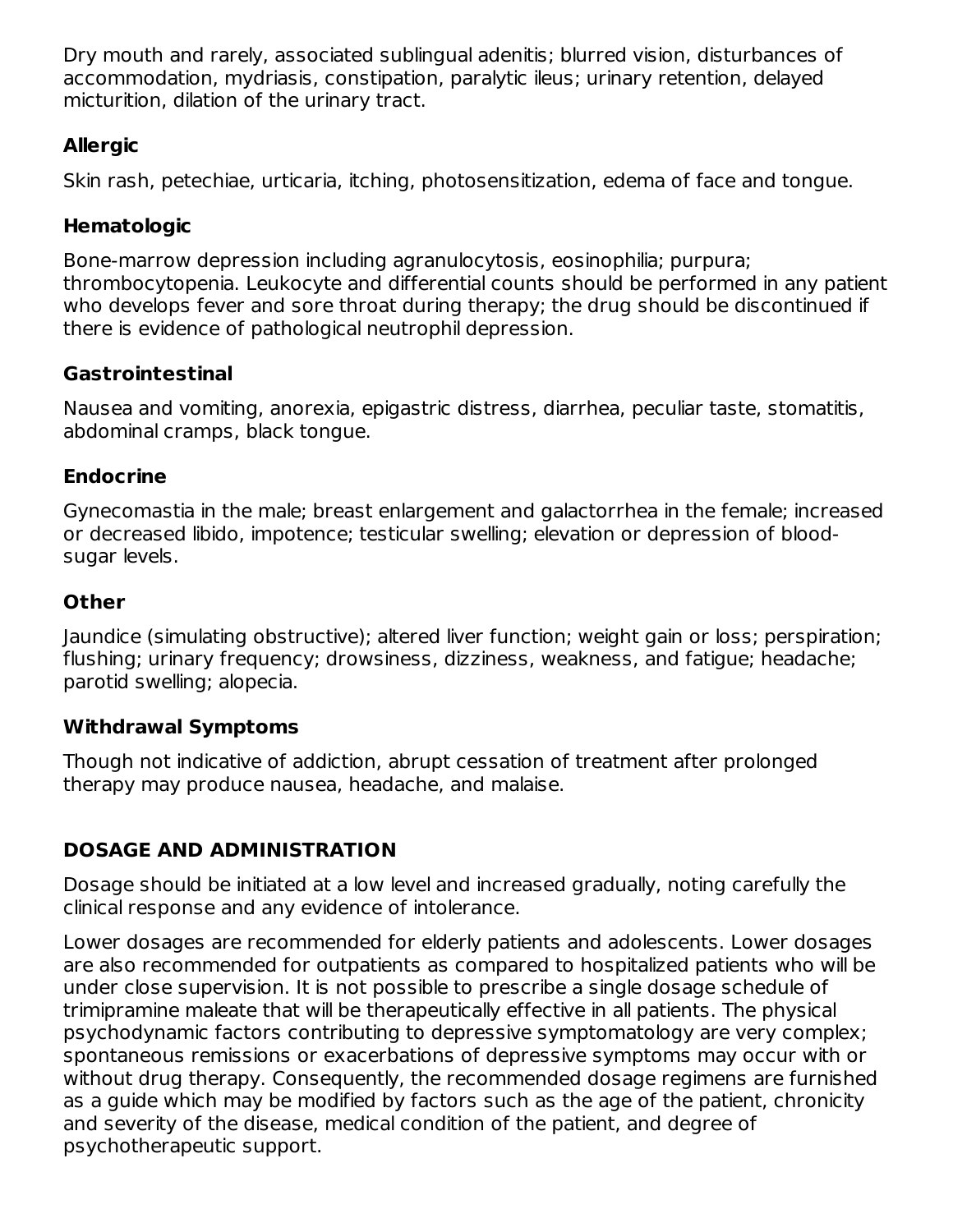Most antidepressant drugs have a lag period of ten days to four weeks before a therapeutic response is noted. Increasing the dose will not shorten this period but rather increase the incidence of adverse reactions.

### **Usual Adult Dose**

Outpatients and Office Patients—Initially, 75 mg/day in divided doses, increased to 150 mg/day. Dosages over 200 mg/day are not recommended. Maintenance therapy is in the range of 50 to 150 mg/day. For convenient therapy and to facilitate patient compliance, the total dosage requirement may be given at bedtime.

Hospitalized Patients—Initially, 100 mg/day in divided doses. This may be increased gradually in a few days to 200 mg/day, depending upon individual response and tolerance. If improvement does not occur in 2 to 3 weeks, the dose may be increased to the maximum recommended dose of 250 to 300 mg/day.

Adolescent and Geriatric Patients—Initially, a dose of 50 mg/day is recommended, with gradual increments up to 100 mg/day, depending upon patient response and tolerance.

Maintenance—Following remission, maintenance medication may be required for a longer period of time, at the lowest dose that will maintain remission. Maintenance therapy is preferably administered as a single dose at bedtime. To minimize relapse, maintenance therapy should be continued for about three months.

**Switching a Patient To or From a Monoamine Oxidase Inhibitor (MAOI) Intended to Treat Psychiatric Disorders:** At least 14 days should elapse between discontinuation of an MAOI intended to treat psychiatric disorders and initiation of therapy with trimipramine maleate. Conversely, at least 14 days should be allowed after stopping trimipramine maleate before starting an MAOI intended to treat psychiatric disorders (see **CONTRAINDICATIONS**).

**Use of Trimipramine Maleate With Other MAOIs, Such as Linezolid or Methylene Blue**: Do not start trimipramine maleate in a patient who is being treated with linezolid or intravenous methylene blue because there is increased risk of serotonin syndrome. In a patient who requires more urgent treatment of a psychiatric condition, other interventions, including hospitalization, should be considered (see **CONTRAINDICATIONS**).

In some cases, a patient already receiving therapy with trimipramine maleate may require urgent treatment with linezolid or intravenous methylene blue. If acceptable alternatives to linezolid or intravenous methylene blue treatment are not available and the potential benefits of linezolid or intravenous methylene blue treatment are judged to outweigh the risks of serotonin syndrome in a particular patient, trimipramine maleate should be stopped promptly, and linezolid or intravenous methylene blue can be administered. The patient should be monitored for symptoms of serotonin syndrome for 2 weeks or until 24 hours after the last dose of linezolid or intravenous methylene blue, whichever comes first. Therapy with trimipramine maleate may be resumed 24 hours after the last dose of linezolid or intravenous methylene blue (see **WARNINGS**).

The risk of administering methylene blue by non-intravenous routes (such as oral tablets or by local injection) or in intravenous doses much lower than 1 mg/kg with trimipramine maleate is unclear. The clinician should, nevertheless, be aware of the possibility of emergent symptoms of serotonin syndrome with such use (see **WARNINGS**).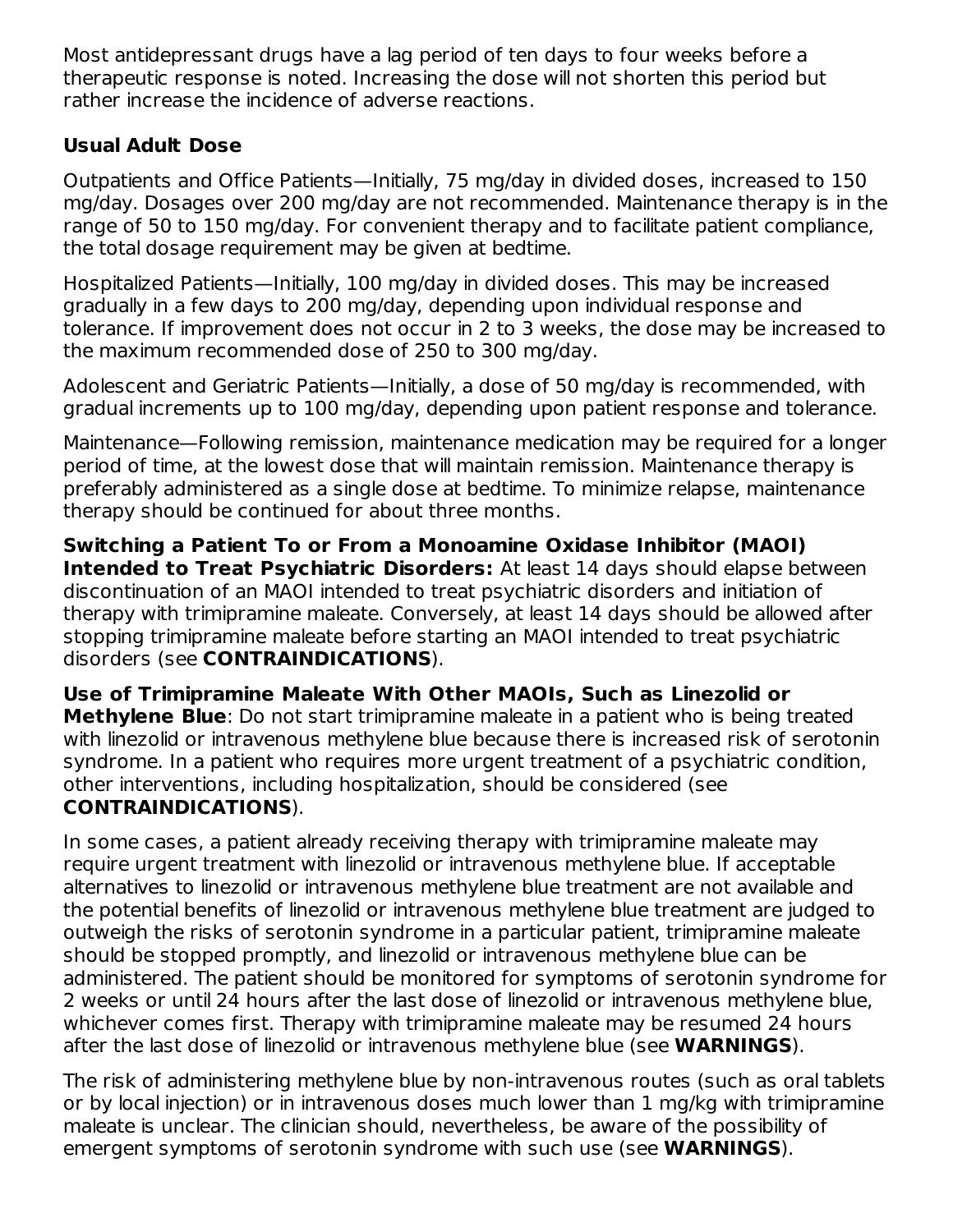## **OVERDOSAGE\***

Deaths may occur from overdosage with this class of drugs. Multiple drug ingestion (including alcohol) is common in deliberate tricyclic antidepressant overdose. As the management is complex and changing, it is recommended that the physician contact a poison control center for current information on treatment. Signs and symptoms of toxicity develop rapidly after tricyclic antidepressant overdose, therefore, hospital monitoring is required as soon as possible.

## **Manifestations**

Critical manifestations of overdose include: cardiac dysrhythmias, severe hypotension, convulsions, and CNS depression, including coma. Changes in the electrocardiogram, particularly in QRS axis or width, are clinically significant indicators of tricyclic antidepressant toxicity.

Other signs of overdose may include: confusion, disturbed concentration, transient visual hallucinations, dilated pupils, agitation, hyperactive reflexes, stupor, drowsiness, muscle rigidity, vomiting, hypothermia, hyperpyrexia, or any of the symptoms listed under **ADVERSE REACTIONS**.

### **Management**

### General

Obtain an ECG and immediately initiate cardiac monitoring. Protect the patient's airway, establish an intravenous line and initiate gastric decontamination. A minimum of six hours of observation with cardiac monitoring and observation for signs of CNS or respiratory depression, hypotension, cardiac dysrhythmias and/or conduction blocks, and seizures is necessary. If signs of toxicity occur at any time during this period, extended monitoring is required. There are case reports of patients succumbing to fatal dysrhythmias late after overdose; these patients had clinical evidence of significant poisoning prior to death and most received inadequate gastrointestinal decontamination. Plasma drug levels may not reflect the severity of the poisoning. Therefore, monitoring of plasma drug levels alone should not guide management of the patient.

## Gastrointestinal Decontamination

All patients suspected of tricyclic antidepressant overdose should receive gastrointestinal decontamination. This should include large volume gastric lavage followed by activated charcoal. If consciousness is impaired, the airway should be secured prior to lavage. Emesis is contraindicated.

## Cardiovascular

A maximal limb-lead QRS duration of  $\geq$  0.10 seconds has been associated with an increased incidence of seizures. A QRS duration of  $> 0.16$  seconds has been associated with an increased incidence of ventricular dysrhythmias. Intravenous sodium bicarbonate should be used to maintain the serum pH in the range of 7.45 to 7.55. If the pH response is inadequate, hyperventilation may also be used. Concomitant use of hyperventilation and sodium bicarbonate should be done with extreme caution, with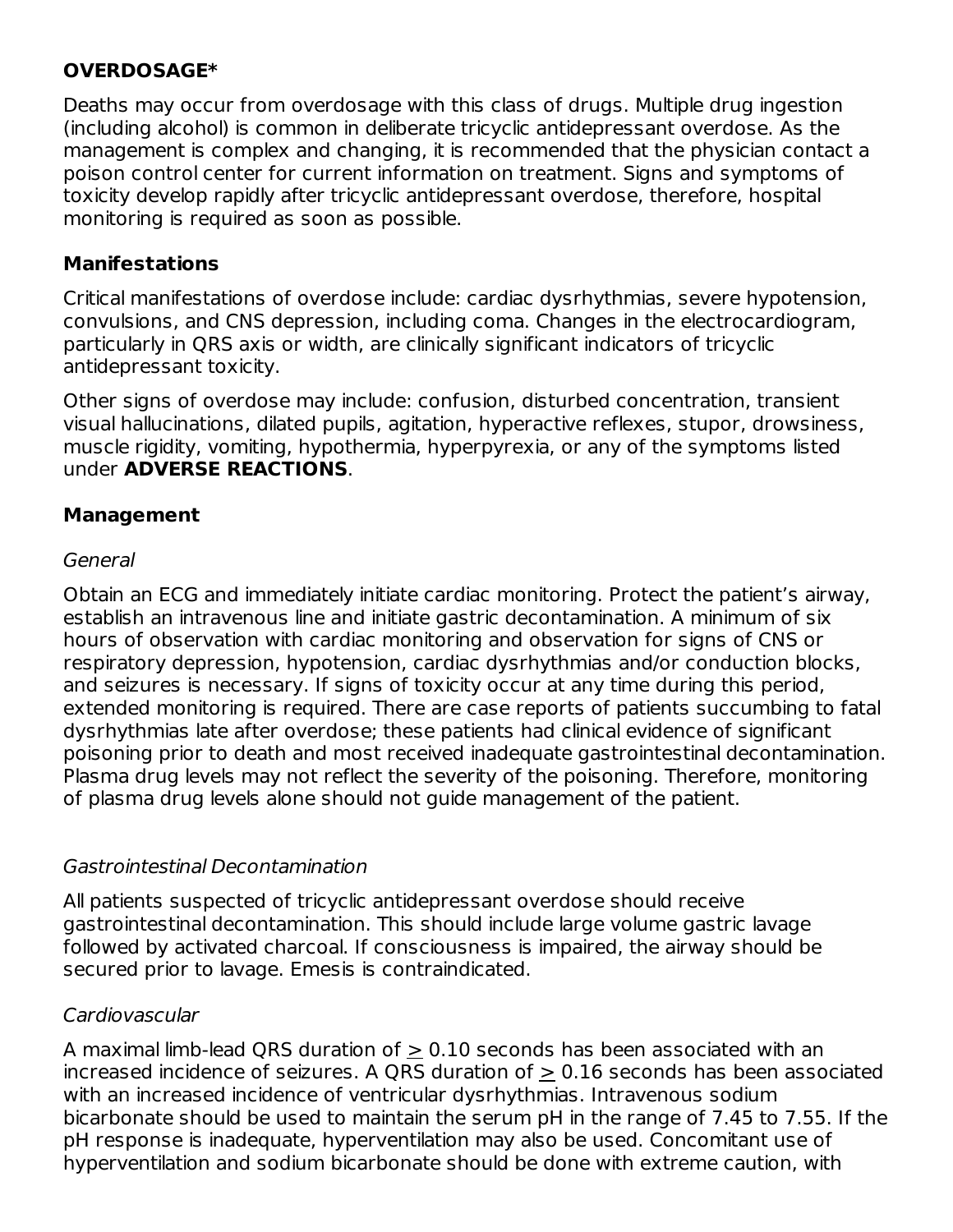frequent pH monitoring. A pH  $> 7.60$  or a pCO $_2$   $<$  20 mm Hg is undesirable. Dysrhythmias unresponsive to sodium bicarbonate therapy/hyperventilation may respond to lidocaine, bretylium or phenytoin. Type 1A and 1C antiarrhythmics are generally contraindicated (e.g., quinidine, disopyramide, and procainamide).

In rare instances, hemoperfusion may be beneficial in acute refractory cardiovascular instability in patients with acute toxicity. However, hemodialysis, peritoneal dialysis, exchange transfusions, and forced diuresis generally have been reported as ineffective in tricyclic antidepressant poisoning.

## CNS

In patients with CNS depression, early intubation is advised because of the potential for abrupt deterioration. Seizures should be controlled with benzodiazepines, or if these are ineffective, other anticonvulsants (e.g., phenobarbital, phenytoin). Physostigmine is not recommended except to treat life-threatening symptoms that have been unresponsive to other therapies, and then only in consultation with a poison control center.

### Psychiatric Follow-up

Since overdosage is often deliberate, patients may attempt suicide by other means during the recovery phase. Psychiatric referral may be appropriate.

### Pediatric Management

The principles of management of child and adult overdosages are similar. It is strongly recommended that the physician contact the local poison control center for specific pediatric treatment.

**\***Poisindex Toxicologic Management. Topic: Antidepressants, Tricyclic Micromedex Inc. ®Vol. 85.

## **HOW SUPPLIED**

# **Trimipramine Maleate Capsules equivalent to 25 mg of Trimipramine** are #2

Capsules, light blue opaque cap, yellow opaque body, imprinted "A-293" in black ink on cap and body, filled with white to off-white powder.

Capsules are supplied in bottles of:

30 (NDC 42806-802-30) with a child-resistant closure.

**Trimipramine Maleate Capsules equivalent to 50 mg of Trimipramine** are #2 Capsules, light blue opaque cap, medium orange opaque body, imprinted "A-294" in black ink on cap and body, filled with white to off-white powder.

Capsules are supplied in bottles of:

30 (NDC 42806-803-30) with a child-resistant closure.

**Trimipramine Maleate Capsules equivalent to 100 mg of Trimipramine** are #2 Capsules, light blue opaque cap, white opaque body, imprinted "A-295" in black ink on cap and body, filled with white to off-white powder.

Capsules are supplied in bottles of: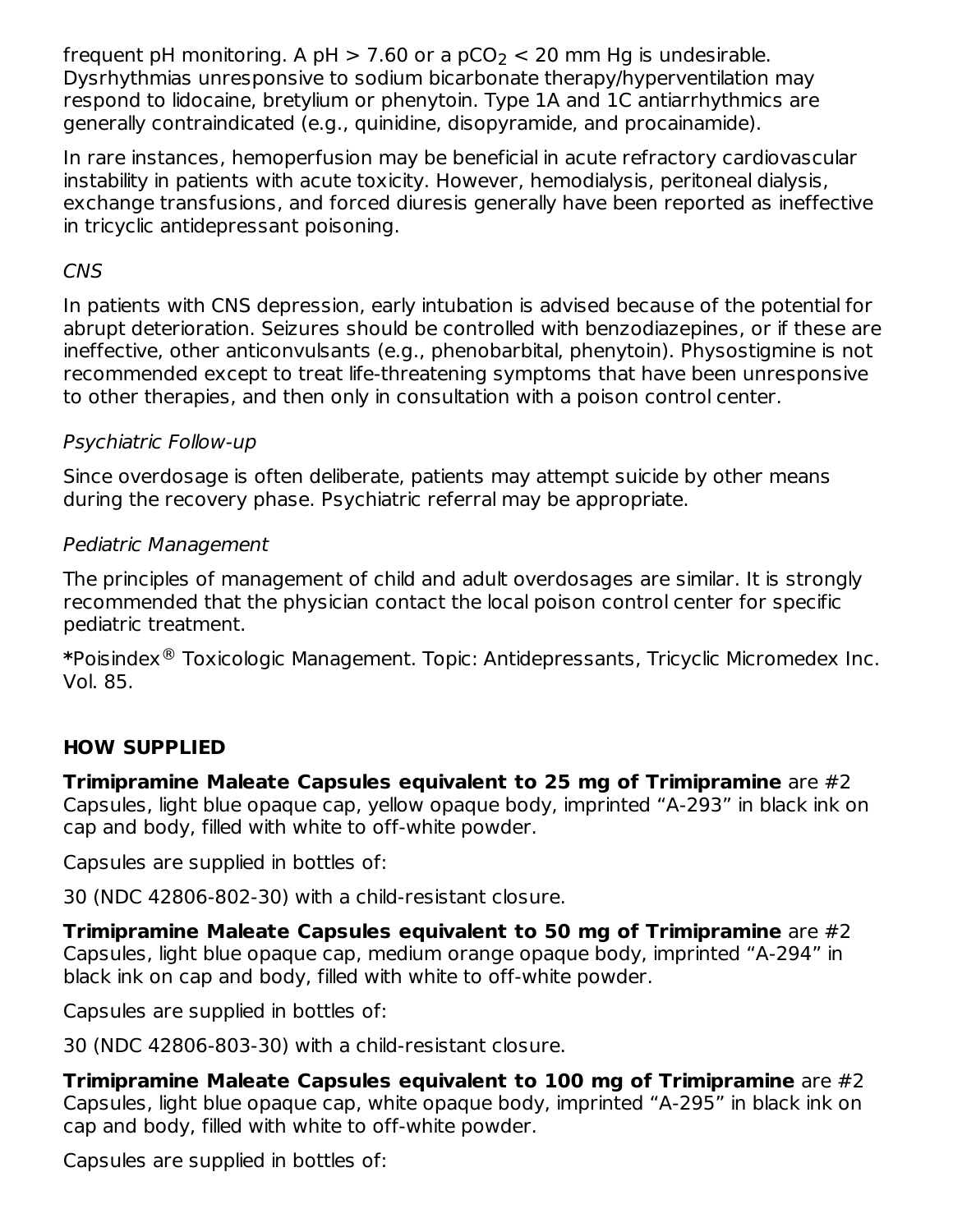30 (NDC 42806-804-30) with a child-resistant closure.

Dispense in a tight, light-resistant container as defined in the USP. Preserve in tight container. Protect from excessive heat.

Store at 20° to 25°C (68° to 77°F) [See USP Controlled Room Temperature]. Protect from Moisture.

### **Keep this and all medication out of the reach of children. Keep tightly closed.**

Manufactured by:

### **Elite Laboratories, Inc.**

Northvale, NJ 07647

Manufactured for:

## **Epic Pharma, LLC**

Laurelton, NY 11413

### **Manufactured in USA**

Rev. 03-2021-00MF802REV03/21

IN0545

### **Medication Guide**

## **Trimipramine Maleate Capsules**

### **Antidepressant Medicines, Depression and other Serious Mental Illnesses, and Suicidal Thoughts or Actions**

Read the Medication Guide that comes with you or your family member's antidepressant medicine. This Medication Guide is only about the risk of suicidal thoughts and actions with antidepressant medicines.

### **Talk to your, or your family member's, healthcare provider about:**

- all risks and benefits of treatment with antidepressant medicines
- all treatment choices for depression or other serious mental illness

### **What is the most important information I should know about antidepressant medicines, depression and other serious mental illnesses, and suicidal thoughts or actions?**

- 1. **Antidepressant medicines may increase suicidal thoughts or actions in some children, teenagers, and young adults within the first few months of treatment.**
- 2. **Depression and other serious mental illnesses are the most important causes of suicidal thoughts and actions. Some people may have a particularly high risk of having suicidal thoughts or actions.** These include people who have (or have a family history of) bipolar illness (also called manicdepressive illness) or suicidal thoughts or actions.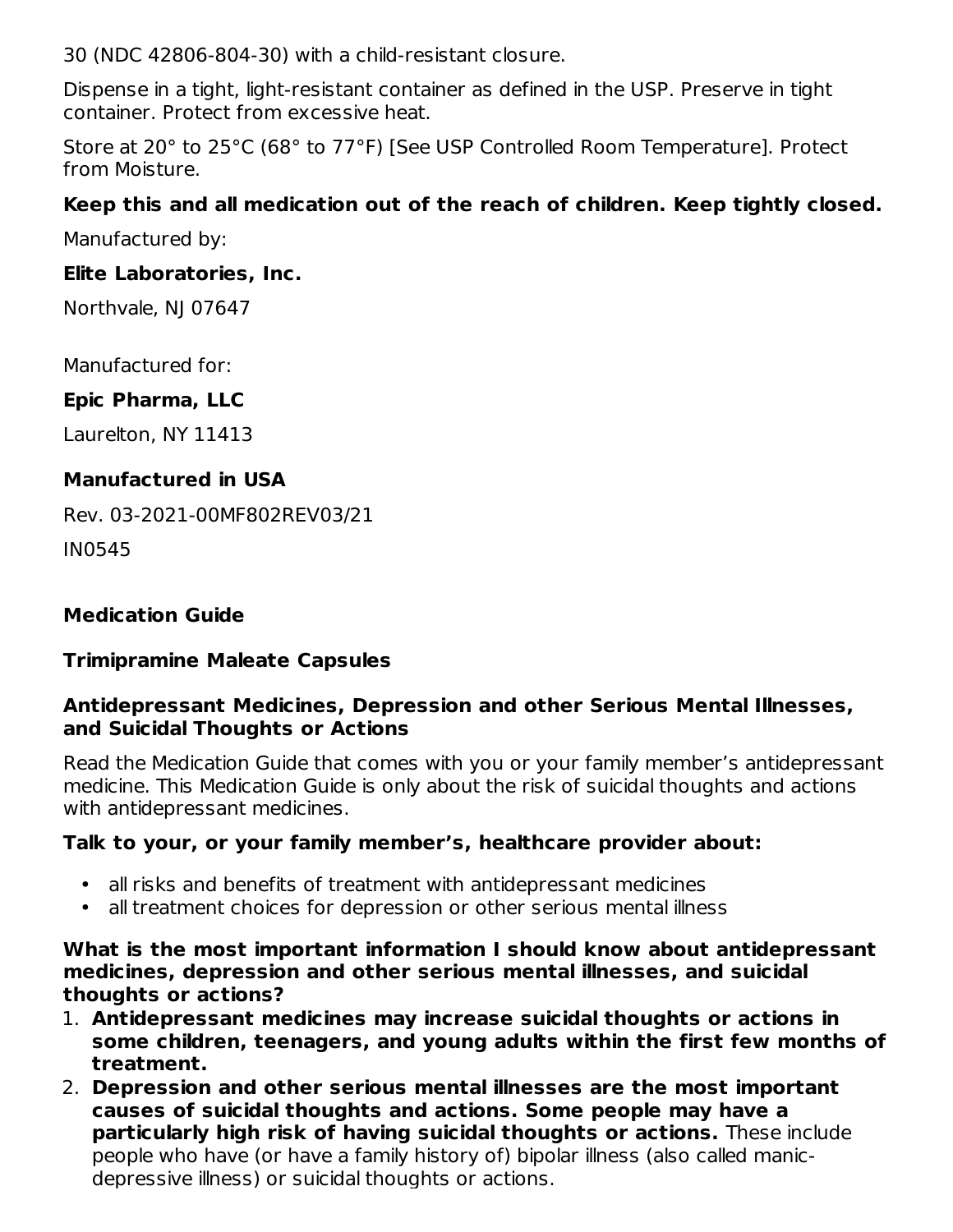#### depressive illness) or suicidal thoughts or actions. 3. **How can I watch for and try to prevent suicidal thoughts and actions in myself or a family member?**

- Pay close attention to any changes, especially sudden changes, in mood, behaviors, thoughts, or feelings. This is very important when an antidepressant medicine is started or when the dose is changed.
- Call the healthcare provider right away to report new or sudden changes in mood, behavior, thoughts, or feelings.
- ∘ Keep all follow-up visits with the healthcare provider as scheduled. Call the healthcare provider between visits as needed, especially if you have concerns about symptoms.

### **Call a healthcare provider right away if you or your family member has any of the following symptoms, especially if they are new, worse, or worry you:**

- thoughts about suicide or drying
- attempts to commit suicide
- new or worse depression
- new or worse anxiety
- feeling very agitated or restless
- panic attacks
- trouble sleeping (insomnia)
- new or worse irritability
- acting aggressive, being angry, or violent
- acting on dangerous impulses
- an extreme increase in activity and talking (mania)
- other unusual changes in behavior or mood

## **Visual Problems**

- eye pain
- changes in vision
- swelling or redness in or around the eye

Only some people are at risk for these problems. You may want to undergo an eye examination to see if you are at risk and receive preventative treatment if you are.

### **Who should not take trimipramine maleate capsules?**

- Do not take trimipramine maleate capsules if you take a monoamine oxidase inhibitor (MAOI). Ask your healthcare provider or pharmacist if you are not sure if you take an MAOI, including the antibiotic linezolid.
- Do not take an MAOI within 2 weeks of stopping trimipramine maleate capsules unless directed to do so by your physician.
- Do not start trimipramine maleate capsules if you stopped taking an MAOI in the last 2 weeks unless directed to do so by your physician.

### **What else do I need to know about antidepressant medicines?**

- **Never stop an antidepressant medicine without first talking to a healthcare provider.** Stopping an antidepressant medicine suddenly can cause other symptoms.
- **Antidepressants are medicines used to treat depression and other illnesses.** It is important to discuss all the risks of treating depression and also the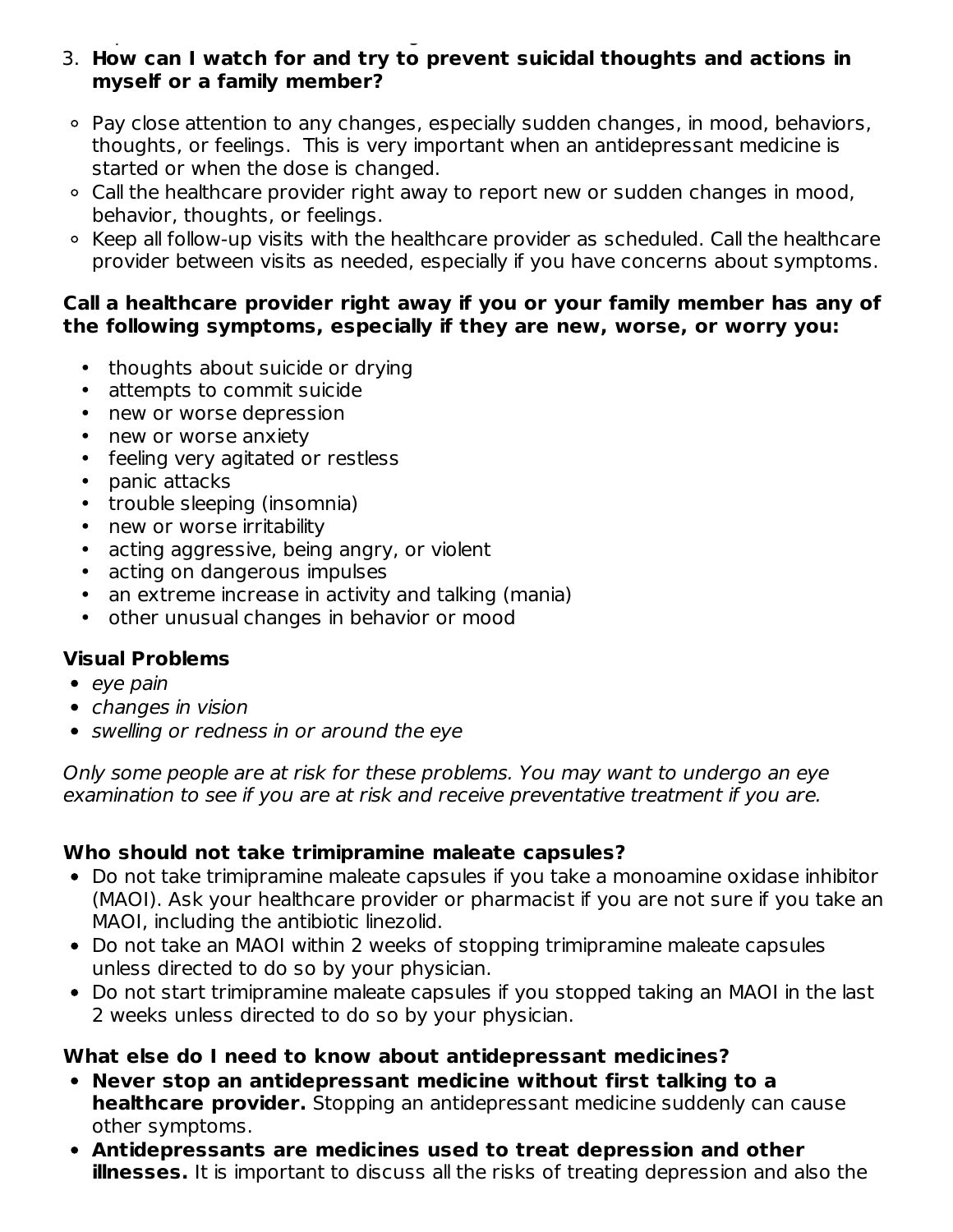risks of not treating it. Patients and their families or other caregivers should discuss all treatment choices with the healthcare provider, not just the use of antidepressants.

- **Antidepressant medicines have other side effects.** Talk to the healthcare provider about the side effects of the medicine prescribed for you or your family member.
- **Antidepressant medicines can interact with other medicines.** Know all of the medicines that you or your family member takes. Keep a list of all medicines to show the healthcare provider. Do not start new medicines without first checking with your healthcare provider.
- **Not all antidepressant medicines prescribed for children are FDA approved for use in children.** Talk to your child's healthcare provider for more information.

This Medication Guide has been approved by the U.S. Food and Drug Administration.

### **Call your doctor for medical advice about side effects. You may report side effects to FDA at 1-800-FDA-1088.**

Manufactured by: Elite Laboratories, Inc. Northvale, NJ 07647

Manufactured for:

Epic Pharma, LLC Laurelton, NY 11413

Manufactured in USA

Rev. 03-2021-00

PI0019

# **PACKAGE/LABEL PRINCIPAL DISPLAY PANEL - 25 mg**

Trimipramine Maleate Capsules, 25 mg

NDC 42806-802-30

### **Pharmacist: Dispense the Medication Guide provided separately to each patient.**

## **Rx Only**

30 Capsules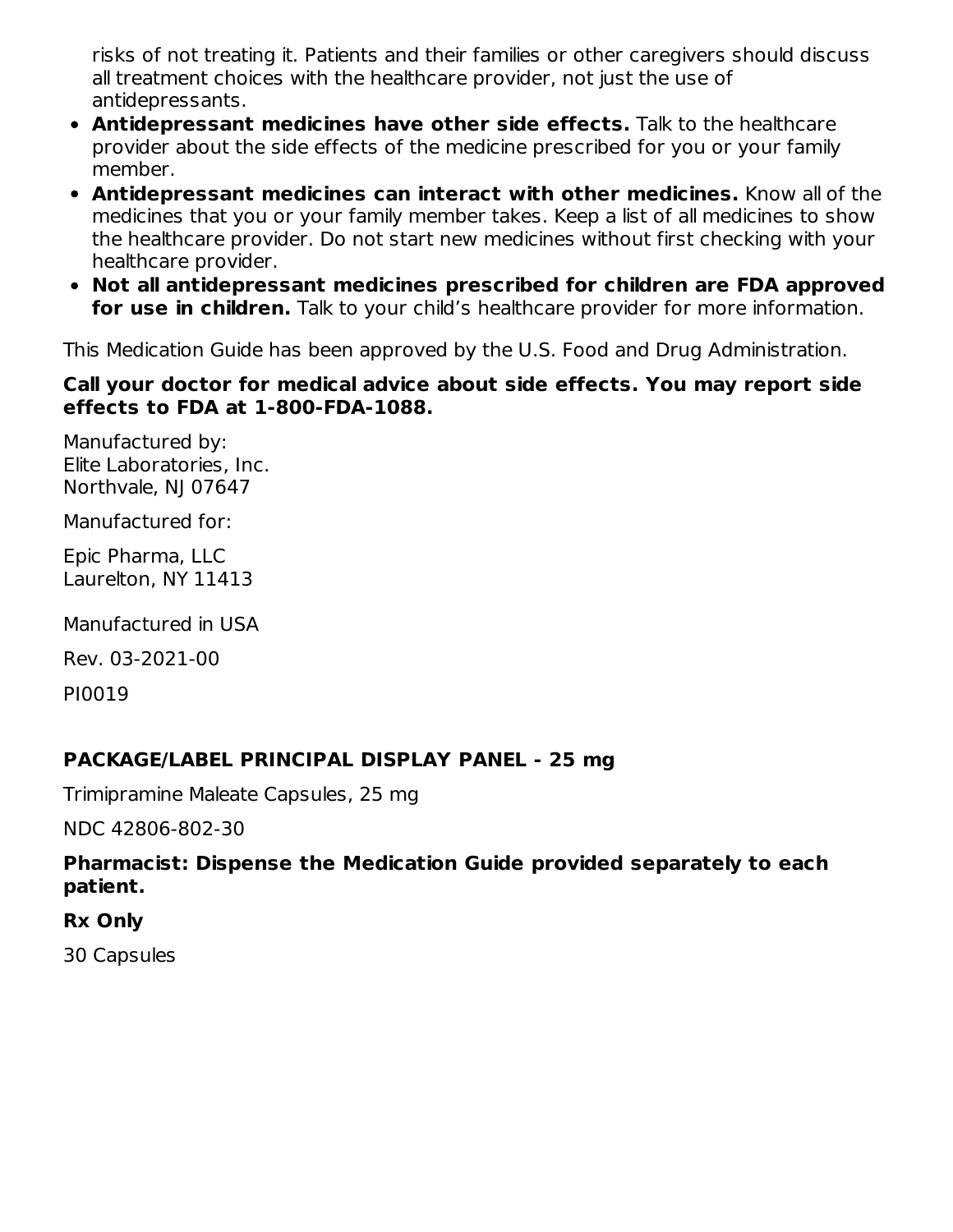

## **PACKAGE/LABEL PRINCIPAL DISPLAY PANEL - 50 mg**

Trimipramine Maleate Capsules, 50 mg

NDC 42806-803-30

### **Pharmacist: Dispense the Medication Guide provided separately to each patient.**

### **Rx Only**

30 Capsules



# **PACKAGE/LABEL PRINCIPAL DISPLAY PANEL - 100 mg**

Trimipramine Maleate Capsules, 100 mg

NDC 42806-804-30

**Pharmacist: Dispense the Medication Guide provided separately to each patient.**

### **Rx Only**

30 Capsules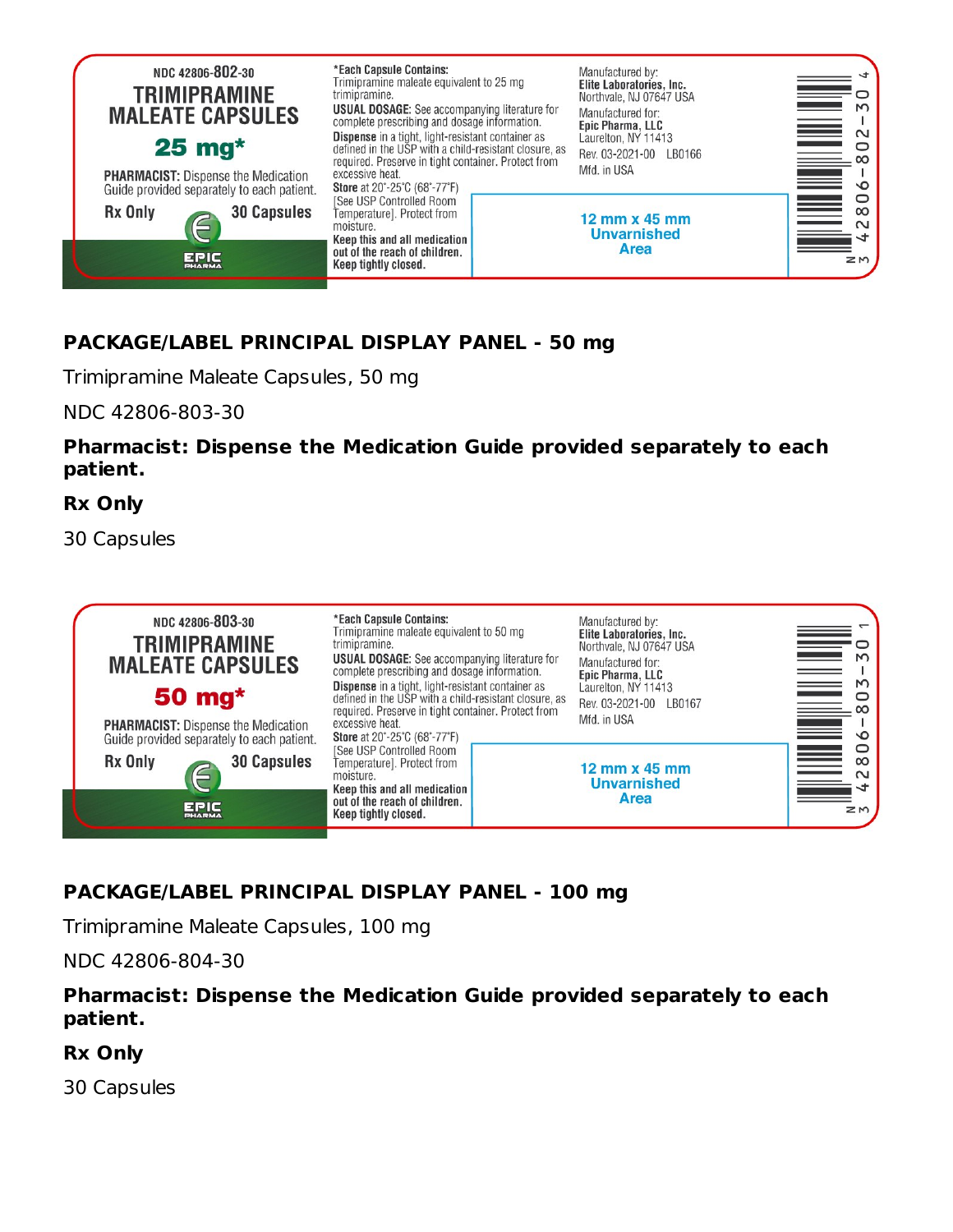

| <b>TRIMIPRAMINE MALEATE</b><br>trimipramine maleate capsule                                   |                                         |                                                                                       |                           |                                   |      |                  |
|-----------------------------------------------------------------------------------------------|-----------------------------------------|---------------------------------------------------------------------------------------|---------------------------|-----------------------------------|------|------------------|
|                                                                                               |                                         |                                                                                       |                           |                                   |      |                  |
| <b>Product Information</b>                                                                    |                                         |                                                                                       |                           |                                   |      |                  |
| <b>Product Type</b>                                                                           |                                         | HUMAN PRESCRIPTION DRUG                                                               | <b>Item Code (Source)</b> |                                   |      | NDC:42806-802    |
| <b>Route of Administration</b>                                                                |                                         | ORAL                                                                                  |                           |                                   |      |                  |
|                                                                                               |                                         |                                                                                       |                           |                                   |      |                  |
|                                                                                               |                                         |                                                                                       |                           |                                   |      |                  |
| <b>Active Ingredient/Active Moiety</b>                                                        |                                         |                                                                                       |                           |                                   |      |                  |
|                                                                                               |                                         | <b>Ingredient Name</b>                                                                |                           | <b>Basis of Strength Strength</b> |      |                  |
|                                                                                               |                                         | TRIMIPRAMINE MALEATE (UNII: 269K6498LD) (TRIMIPRAMINE - UNII:6S082C9NDT) TRIMIPRAMINE |                           |                                   |      | 25 <sub>mg</sub> |
|                                                                                               |                                         |                                                                                       |                           |                                   |      |                  |
| <b>Inactive Ingredients</b>                                                                   |                                         |                                                                                       |                           |                                   |      |                  |
|                                                                                               |                                         | <b>Ingredient Name</b>                                                                |                           |                                   |      | <b>Strength</b>  |
|                                                                                               |                                         |                                                                                       |                           |                                   |      |                  |
| <b>LACTOSE MONOHYDRATE (UNII: EWQ57Q8I5X)</b><br><b>MAGNESIUM STEARATE (UNII: 70097M6I30)</b> |                                         |                                                                                       |                           |                                   |      |                  |
| D&C YELLOW NO. 10 (UNII: 35SW5USQ3G)                                                          |                                         |                                                                                       |                           |                                   |      |                  |
| Gelatin, Unspecified (UNII: 2G86QN327L)                                                       |                                         |                                                                                       |                           |                                   |      |                  |
| TITANIUM DIOXIDE (UNII: 15FIX9V2JP)                                                           |                                         |                                                                                       |                           |                                   |      |                  |
| <b>FERROSOFERRIC OXIDE (UNII: XM0M87F357)</b>                                                 |                                         |                                                                                       |                           |                                   |      |                  |
| FD&C BLUE NO. 1 (UNII: H3R47K3TBD)                                                            |                                         |                                                                                       |                           |                                   |      |                  |
| FD&C BLUE NO. 2 (UNII: L06K8R7DQK)                                                            |                                         |                                                                                       |                           |                                   |      |                  |
| <b>FD&amp;C RED NO. 40 (UNII: WZB9127XOA)</b>                                                 |                                         |                                                                                       |                           |                                   |      |                  |
|                                                                                               | <b>BUTYL ALCOHOL (UNII: 8PJ61P6TS3)</b> |                                                                                       |                           |                                   |      |                  |
| <b>PROPYLENE GLYCOL (UNII: 6DC9Q167V3)</b>                                                    |                                         |                                                                                       |                           |                                   |      |                  |
| <b>SHELLAC (UNII: 46N107B710)</b>                                                             |                                         |                                                                                       |                           |                                   |      |                  |
|                                                                                               |                                         |                                                                                       |                           |                                   |      |                  |
| <b>Product Characteristics</b>                                                                |                                         |                                                                                       |                           |                                   |      |                  |
| Color                                                                                         |                                         | YELLOW (opaque), BLUE (opaque)                                                        | <b>Score</b>              |                                   |      | no score         |
| <b>Shape</b>                                                                                  | CAPSULE                                 |                                                                                       | <b>Size</b>               |                                   |      | 18 <sub>mm</sub> |
| <b>Flavor</b>                                                                                 |                                         |                                                                                       |                           | <b>Imprint Code</b>               | A293 |                  |
| <b>Contains</b>                                                                               |                                         |                                                                                       |                           |                                   |      |                  |
|                                                                                               |                                         |                                                                                       |                           |                                   |      |                  |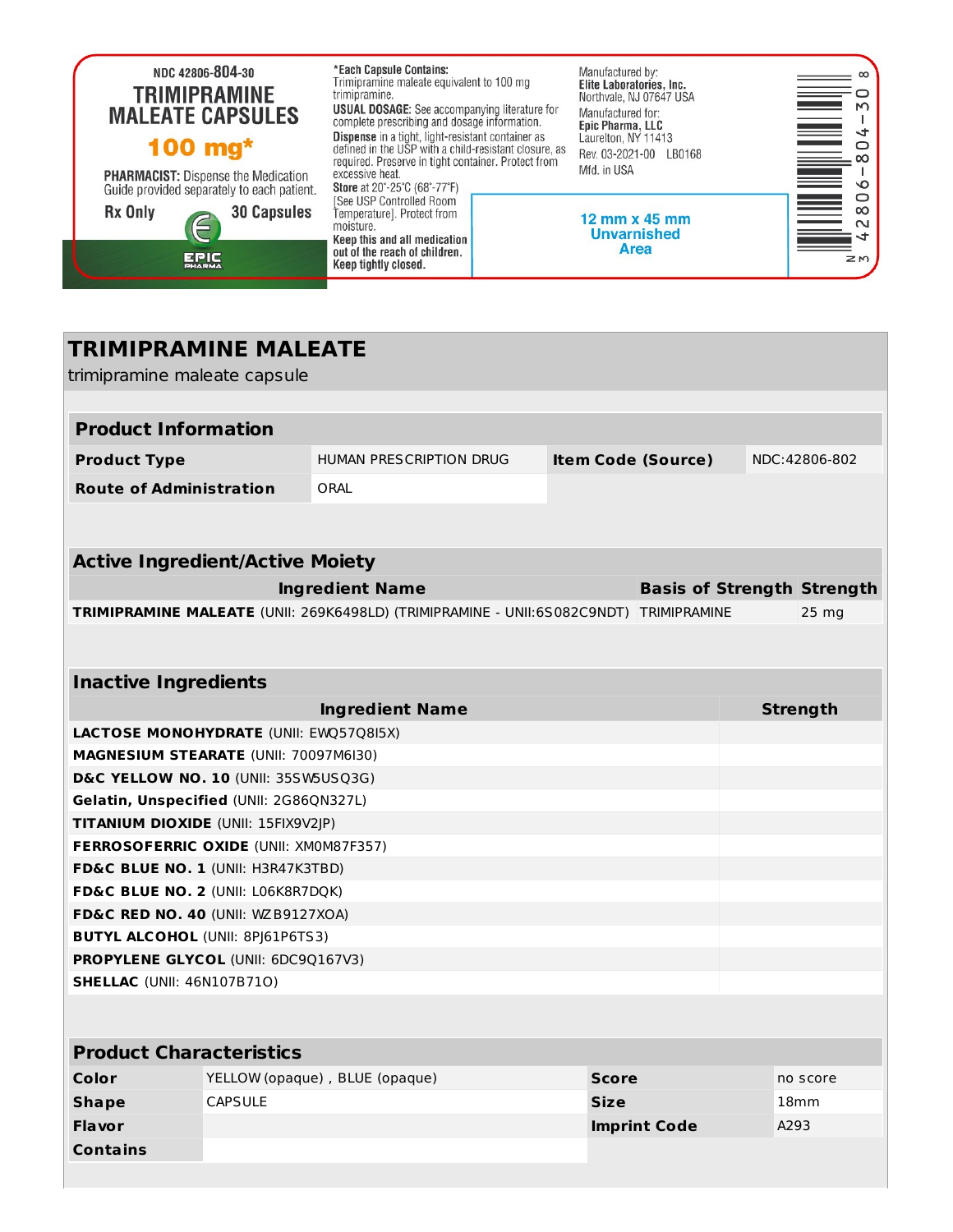| <b>Packaging</b>                     |                                                           |                                       |                                     |
|--------------------------------------|-----------------------------------------------------------|---------------------------------------|-------------------------------------|
| #<br><b>Item Code</b>                | <b>Package Description</b>                                | <b>Marketing Start</b><br>Date        | <b>Marketing End</b><br><b>Date</b> |
| NDC:42806-802-<br>$\mathbf{1}$<br>30 | 30 in 1 BOTTLE; Type 0: Not a Combination<br>Product      | 03/16/2021                            |                                     |
|                                      |                                                           |                                       |                                     |
|                                      | <b>Marketing Information</b>                              |                                       |                                     |
|                                      |                                                           |                                       |                                     |
| <b>Marketing</b><br>Category         | <b>Application Number or Monograph</b><br><b>Citation</b> | <b>Marketing Start</b><br><b>Date</b> | <b>Marketing End</b><br>Date        |
| <b>ANDA</b>                          | ANDA077361                                                | 03/16/2021                            |                                     |
|                                      |                                                           |                                       |                                     |

| <b>TRIMIPRAMINE MALEATE</b>                                                           |                                                            |                           |                                   |  |                 |  |
|---------------------------------------------------------------------------------------|------------------------------------------------------------|---------------------------|-----------------------------------|--|-----------------|--|
| trimipramine maleate capsule                                                          |                                                            |                           |                                   |  |                 |  |
|                                                                                       |                                                            |                           |                                   |  |                 |  |
| <b>Product Information</b>                                                            |                                                            |                           |                                   |  |                 |  |
| <b>Product Type</b>                                                                   | <b>HUMAN PRESCRIPTION DRUG</b>                             | <b>Item Code (Source)</b> |                                   |  | NDC:42806-803   |  |
| <b>Route of Administration</b>                                                        | ORAL                                                       |                           |                                   |  |                 |  |
|                                                                                       |                                                            |                           |                                   |  |                 |  |
| <b>Active Ingredient/Active Moiety</b>                                                |                                                            |                           |                                   |  |                 |  |
|                                                                                       | <b>Ingredient Name</b>                                     |                           | <b>Basis of Strength Strength</b> |  |                 |  |
| TRIMIPRAMINE MALEATE (UNII: 269K6498LD) (TRIMIPRAMINE - UNII:6S082C9NDT) TRIMIPRAMINE |                                                            |                           |                                   |  | 50 mg           |  |
|                                                                                       |                                                            |                           |                                   |  |                 |  |
| <b>Inactive Ingredients</b>                                                           |                                                            |                           |                                   |  |                 |  |
|                                                                                       | <b>Ingredient Name</b>                                     |                           |                                   |  | <b>Strength</b> |  |
| LACTOSE MONOHYDRATE (UNII: EWQ57Q8I5X)                                                |                                                            |                           |                                   |  |                 |  |
| <b>MAGNESIUM STEARATE (UNII: 70097M6I30)</b>                                          |                                                            |                           |                                   |  |                 |  |
| D&C YELLOW NO. 10 (UNII: 35SW5USQ3G)                                                  |                                                            |                           |                                   |  |                 |  |
| <b>GELATIN (UNII: 2G86QN327L)</b>                                                     |                                                            |                           |                                   |  |                 |  |
| <b>TITANIUM DIOXIDE</b> (UNII: 15FIX9V2JP)                                            |                                                            |                           |                                   |  |                 |  |
| FERROSOFERRIC OXIDE (UNII: XM0M87F357)                                                |                                                            |                           |                                   |  |                 |  |
|                                                                                       | FD&C BLUE NO. 1 (UNII: H3R47K3TBD)                         |                           |                                   |  |                 |  |
| FD&C BLUE NO. 2 (UNII: L06K8R7DQK)                                                    |                                                            |                           |                                   |  |                 |  |
| <b>BUTYL ALCOHOL (UNII: 8PJ61P6TS3)</b>                                               |                                                            |                           |                                   |  |                 |  |
| PROPYLENE GLYCOL (UNII: 6DC9Q167V3)                                                   |                                                            |                           |                                   |  |                 |  |
| <b>SHELLAC (UNII: 46N107B710)</b>                                                     |                                                            |                           |                                   |  |                 |  |
| <b>FD&amp;C RED NO. 40 (UNII: WZB9127XOA)</b>                                         |                                                            |                           |                                   |  |                 |  |
|                                                                                       |                                                            |                           |                                   |  |                 |  |
| <b>Product Characteristics</b>                                                        |                                                            |                           |                                   |  |                 |  |
| Color                                                                                 | ORANGE (opaque), BLUE (opaque)<br><b>Score</b><br>no score |                           |                                   |  |                 |  |
| <b>CAPSULE</b><br><b>Shape</b>                                                        | Size<br>18 <sub>mm</sub>                                   |                           |                                   |  |                 |  |
| <b>Flavor</b>                                                                         | A294<br><b>Imprint Code</b>                                |                           |                                   |  |                 |  |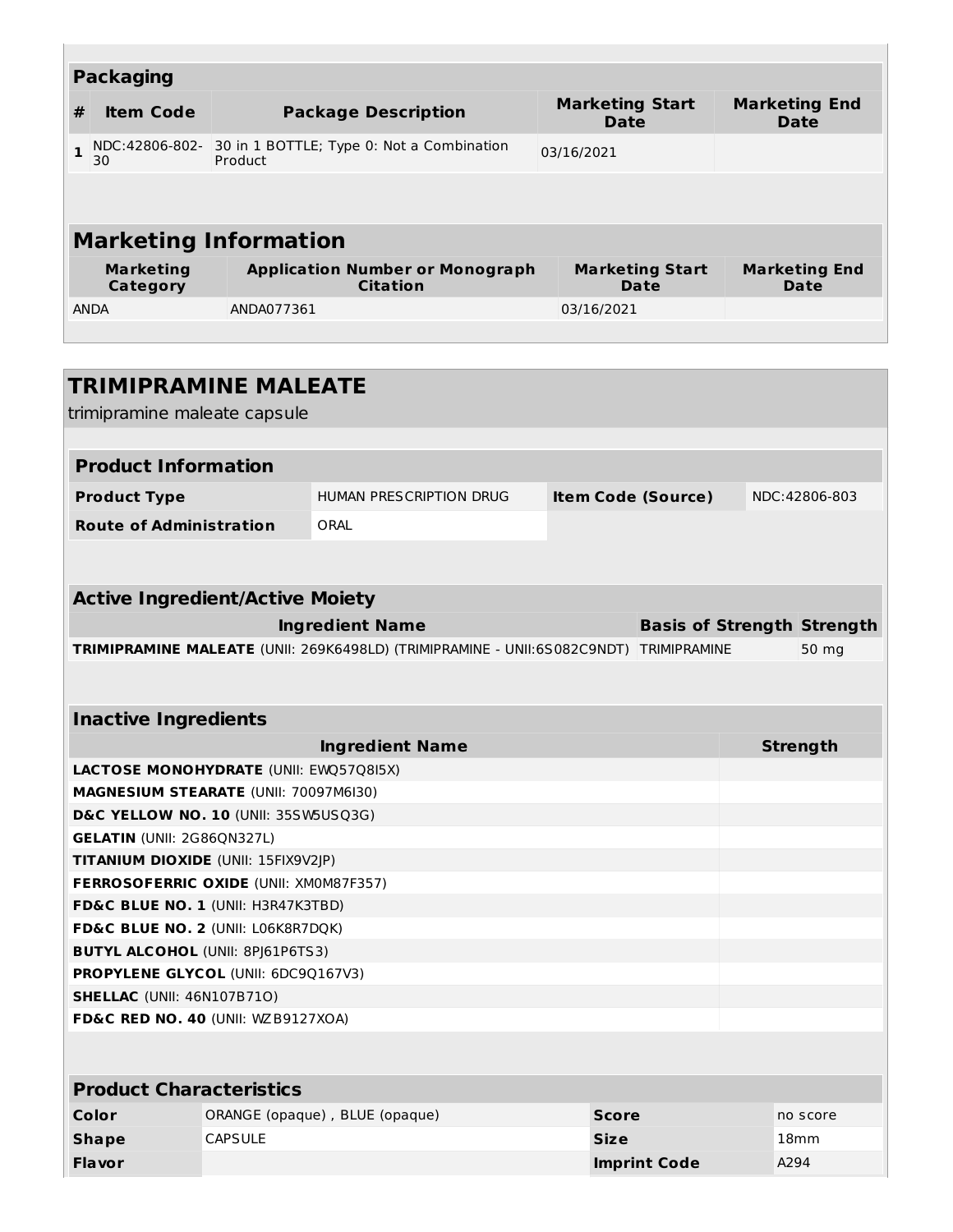|   | <b>Contains</b>                        |            |                                                                                       |                                       |                                   |                                     |
|---|----------------------------------------|------------|---------------------------------------------------------------------------------------|---------------------------------------|-----------------------------------|-------------------------------------|
|   |                                        |            |                                                                                       |                                       |                                   |                                     |
|   |                                        |            |                                                                                       |                                       |                                   |                                     |
|   | <b>Packaging</b>                       |            |                                                                                       |                                       |                                   |                                     |
| # | <b>Item Code</b>                       |            | <b>Package Description</b>                                                            | <b>Marketing Start</b><br><b>Date</b> |                                   | <b>Marketing End</b><br><b>Date</b> |
| 1 | 30                                     | Product    | NDC:42806-803- 30 in 1 BOTTLE; Type 0: Not a Combination                              | 03/16/2021                            |                                   |                                     |
|   |                                        |            |                                                                                       |                                       |                                   |                                     |
|   | <b>Marketing Information</b>           |            |                                                                                       |                                       |                                   |                                     |
|   | <b>Marketing</b><br>Category           |            | <b>Application Number or Monograph</b><br>Citation                                    |                                       | <b>Marketing Start</b><br>Date    | <b>Marketing End</b><br><b>Date</b> |
|   | <b>ANDA</b>                            | ANDA077361 |                                                                                       | 03/16/2021                            |                                   |                                     |
|   |                                        |            |                                                                                       |                                       |                                   |                                     |
|   |                                        |            |                                                                                       |                                       |                                   |                                     |
|   | <b>TRIMIPRAMINE MALEATE</b>            |            |                                                                                       |                                       |                                   |                                     |
|   | trimipramine maleate capsule           |            |                                                                                       |                                       |                                   |                                     |
|   |                                        |            |                                                                                       |                                       |                                   |                                     |
|   | <b>Product Information</b>             |            |                                                                                       |                                       |                                   |                                     |
|   | <b>Product Type</b>                    |            | <b>HUMAN PRESCRIPTION DRUG</b>                                                        | <b>Item Code (Source)</b>             |                                   | NDC:42806-804                       |
|   | <b>Route of Administration</b>         |            | <b>ORAL</b>                                                                           |                                       |                                   |                                     |
|   |                                        |            |                                                                                       |                                       |                                   |                                     |
|   |                                        |            |                                                                                       |                                       |                                   |                                     |
|   | <b>Active Ingredient/Active Moiety</b> |            |                                                                                       |                                       |                                   |                                     |
|   |                                        |            | <b>Ingredient Name</b>                                                                |                                       | <b>Basis of Strength Strength</b> |                                     |
|   |                                        |            | TRIMIPRAMINE MALEATE (UNII: 269K6498LD) (TRIMIPRAMINE - UNII:6S082C9NDT) TRIMIPRAMINE |                                       |                                   | 100 mg                              |
|   |                                        |            |                                                                                       |                                       |                                   |                                     |
|   | <b>Inactive Ingredients</b>            |            |                                                                                       |                                       |                                   |                                     |
|   |                                        |            |                                                                                       |                                       |                                   |                                     |

| <b>Ingredient Name</b>                        | <b>Strength</b> |
|-----------------------------------------------|-----------------|
| <b>LACTOSE MONOHYDRATE (UNII: EWQ57Q8I5X)</b> |                 |
| <b>MAGNESIUM STEARATE (UNII: 70097M6I30)</b>  |                 |
| <b>GELATIN (UNII: 2G86QN327L)</b>             |                 |
| TITANIUM DIOXIDE (UNII: 15FIX9V2JP)           |                 |
| <b>FERROSOFERRIC OXIDE (UNII: XMOM87F357)</b> |                 |
| <b>FD&amp;C BLUE NO. 1 (UNII: H3R47K3TBD)</b> |                 |
| <b>FD&amp;C BLUE NO. 2 (UNII: L06K8R7DQK)</b> |                 |
| <b>BUTYL ALCOHOL (UNII: 8PJ61P6TS3)</b>       |                 |
| <b>PROPYLENE GLYCOL (UNII: 6DC9Q167V3)</b>    |                 |
| <b>SHELLAC</b> (UNII: 46N107B71O)             |                 |
|                                               |                 |
| <b>Product Characteristics</b>                |                 |

| __________________________ |                               |                     |          |
|----------------------------|-------------------------------|---------------------|----------|
| Color                      | WHITE (opaque), BLUE (opaque) | <b>Score</b>        | no score |
| Shape                      | CAPSULE                       | <b>Size</b>         | 18mm     |
| ∣ Flavor                   |                               | <b>Imprint Code</b> | A:295    |